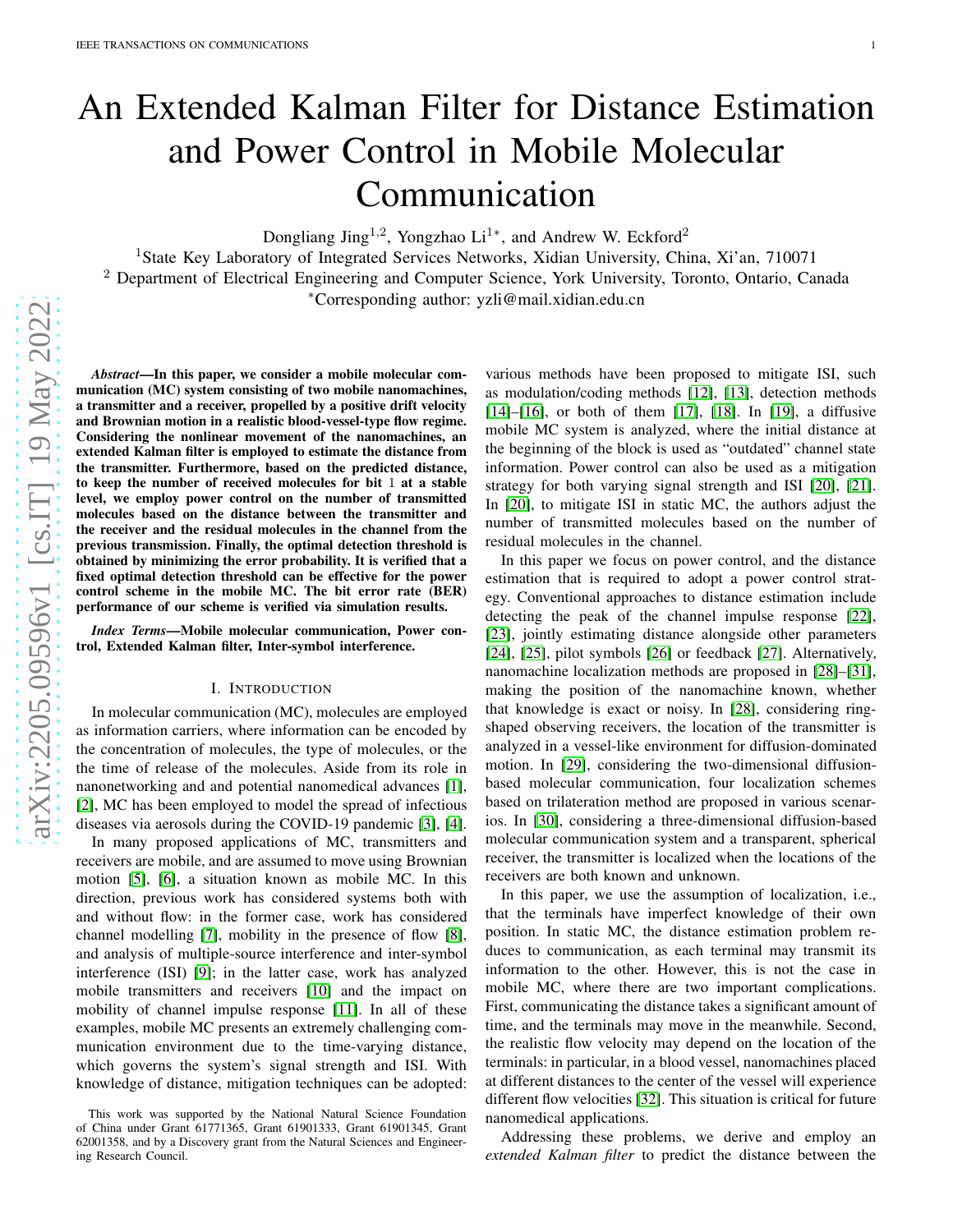terminals, taking into account the location-dependent flow and noisy knowledge of each terminal's position. We then apply the predicted distance to a power control scheme, which improves the performance of mobile MC by adjusting the signal strength and reducing ISI. Compared with [\[20\]](#page-11-18), in this paper we control the number of transmitted molecules based on the distance between the transmitter and receiver, which varies with time. The main contributions of this paper are:

- We derive and use an extended Kalman filter to predict the distance between the transmitter and receiver, and show that this algorithm has excellent performance in our realistic propagation model. We also show that the computational complexity are is within the expected capabilities of MC systems.
- Based on the Kalman-predicted distance, we control the number of emitted molecules based on the distance between the transmitter and receiver and the residual molecules in the channel to keep the number of received molecules at a stable level for bit 1. The optimal detection threshold is derived by minimizing the error probability.
- We show that a distance-based power control scheme can keep the optimal detection threshold nearly constant with respect to the distance, thereby simplifying detection and improving performance.

The remainder of this paper is organized as follows. In Section II, the system model of the mobile MC system in narrow channels, such as blood vessels, is introduced. In Section III, the distance between the mobile transmitter and the receiver is derived. In Section IV, the extended Kalman filter is introduced for distance prediction. In Section V, the optimal detection threshold is analyzed by minimizing the error probability. In Section VI, a power control scheme is proposed and the performance of bit error rate (BER) is analyzed. In Section VII, simulation results are given which demonstrate the performance of our extended Kalman filter approach and the power control scheme.

#### II. SYSTEM MODEL

#### <span id="page-1-3"></span>*A. Physical model*

In this paper, we consider a nanomachine-based MC system consisting of a mobile transmitter and mobile receiver inside a 3-dimensional (3D) fluid medium. As shown in Fig. [1,](#page-1-0) we consider a narrow cylindrical tube as our propagation environment; motivated by nanomedical applications, this environment is a simplified representation of a blood vessel. (A true blood vessel would have additional complications, such as obstacles in the form of blood cells, which we do not consider in this paper.) The medium is assumed to have constant temperature and constant viscosity. The transmitter and receiver, depicted in the figure, are modeled as spheres with radius  $r_{tx}$  and  $r_{rx}$ , respectively. To convey the intended information, signal molecules are released from the center of the transmitter and propagate to the receiver via Brownian motion with flow; moreover, at the same time, the transmitter and receiver are mobile, and move within the medium by Brownian motion with flow. The diffusion coefficients of the

<span id="page-1-0"></span>

Fig. 1: The system model of the considered mobile MC system.

<span id="page-1-1"></span>

Fig. 2: The velocity profile varies with the distance to the center of the vessel.

transmitter, receiver, and signal molecules are  $D_{tx}$ ,  $D_{rx}$ , and  $D_m$ , respectively.

We assume the fluid stream in the vessel is free of turbulence, which would be the case for a blood vessel far away from the heart. Therefore, the pressure and velocity at any position can be assumed to be constant over time [\[33\]](#page-11-31), [\[34\]](#page-11-32). Furthermore, there exists flow only along the axis of the vessel, which we define as the x direction. Thus, in the x direction, the nanomachines are affected by Brownian motion and flow, while in the  $y$  direction and  $z$  direction, the nanomachines are affected only by Brownian motion.

The velocity profile of the laminar flow was shown to have a parabolic shape, modeled by the well-known Hagen–Poiseuille equation, derived from the Navier-Stokes equations [\[35\]](#page-11-33):

<span id="page-1-2"></span>
$$
v(r) = \frac{1}{4\mu} \kappa \left( R_v^2 - r^2 \right),\tag{1}
$$

where  $\kappa$  is a constant, which varies with pressure in the per unit length and can be expressed  $\kappa = \frac{\Delta p}{L}$  (in which  $\Delta p$  is the change in pressure along a vessel section of length  $L$ ). Moreover,  $r$  is longitudinal distance of the vessel,  $v(r)$  is the velocity profile,  $R_v$  is the radius of the vessel, and  $\mu$  is the fluid viscosity. The velocity profile varies with the distance to the center of the vessel, an example of which is shown in Fig. [2.](#page-1-1) As can be seen from the figure, the maximum velocity is achieved at the center of the vessel and decreases with increasing distance from the center of the vessel.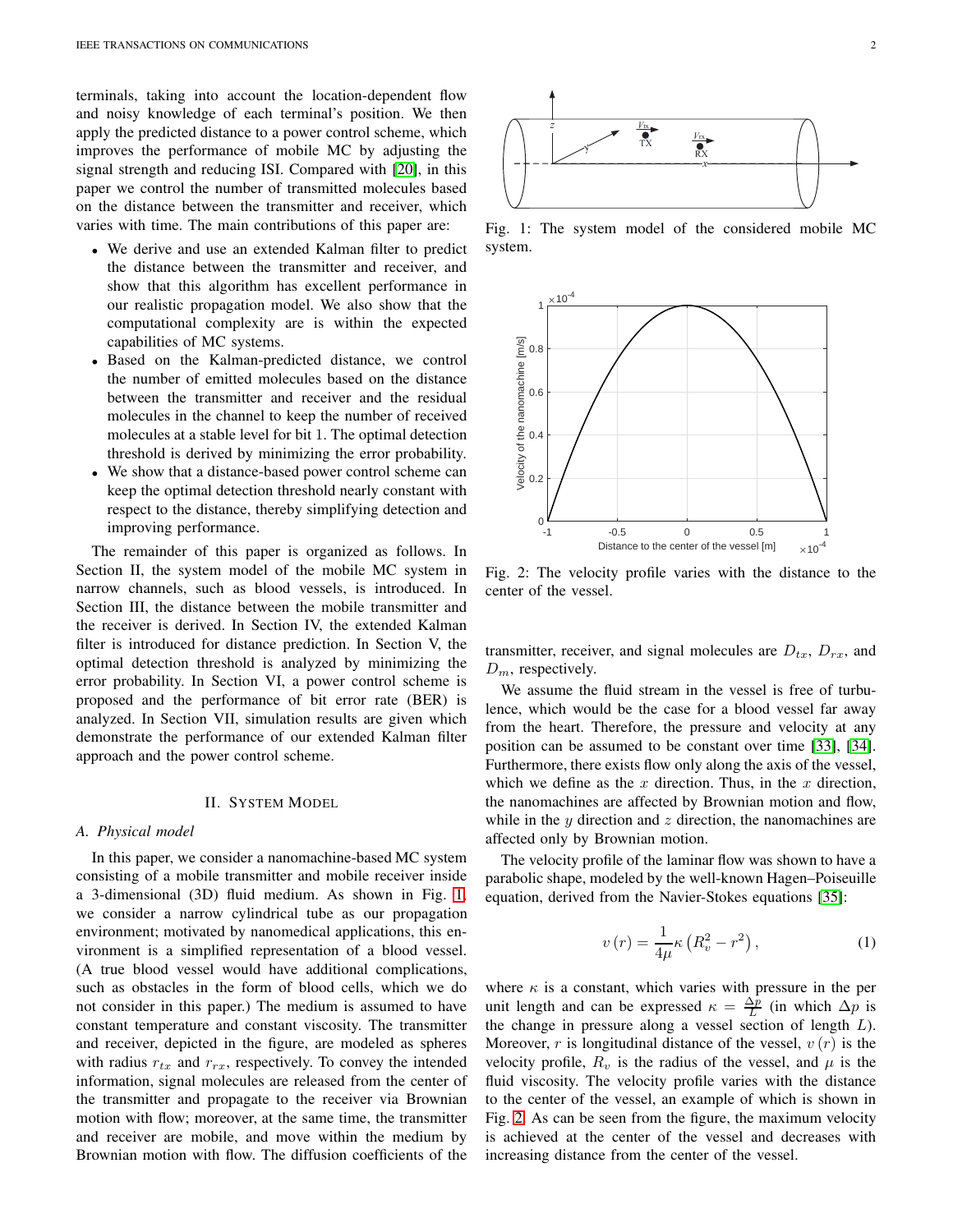## *B. Communication model*

It is assumed that the mobile transmitter and receiver perform independent random walks with initial locations  $L_{tx}^0 =$  $(X_{tx}^0, Y_{tx}^0, Z_{tx}^0), L_{rx}^0 = (X_{rx}^0, Y_{rx}^0, Z_{rx}^0)$  and average drift velocities  $v_{tx}^0$ ,  $v_{rx}^0$ , respectively. (Note that the drift velocity is a scalar, since the only drift is in the  $x$  direction, and that drift velocity is a function of Y and Z.) After  $k$  steps, the transmitter's location is denoted as  $L_{tx}^k = (X_{tx}^k, Y_{tx}^k, Z_{tx}^k)$  and velocity as  $v_{tx}^{k}$  (and similarly for the receiver, with rx in the subscript).

The transmitter sends information bits  $b_{tx}$  $[b_{tx,1}, b_{tx,2}, ..., b_{tx,k}]$  to the receiver, where  $b_{tx,k} \in \{0, 1\}$ denotes the information bit in the kth bit interval. An on-off keying (OOK) modulation scheme is employed to transmit the information bits: at the beginning of the kth bit interval, the transmitter releases either  $N_{tx}$  molecules to transmit symbol 1, or zero molecule to transmit symbol 0.

On the receiver side, in this paper we consider a passive receiver which is commonly assumed to be transparent, so that the molecules can enter and leave the receiver via free diffusion. The receiver nanomachine can sense molecules once the molecules arrive in its observation volume, but it does not affect the diffusion of the molecules in any way. Therefore, the receiver does not affect the flow in the channel. What is more, the effect of the receiver on the flow in the channel is commonly ignored, see e.g. [\[36\]](#page-11-34). To detect a bit, the receiver senses the number of molecules within its observation volume to determine whether bit 0 or bit 1 is transmitted. If the number exceeds the pre-set threshold, the information is decoded as bit 1; otherwise, bit 0 is decoded.

# III. DISTANCE ANALYSIS BETWEEN TRANSMITTER AND RECEIVER

#### *A. Channel model*

In this paper, for simplicity, we consider the dispersion regime described in [\[32\]](#page-11-30), described as follows. Let  $v_{\text{eff}}$  be the mean velocity of the fluid, expressed as:  $v_{\text{eff}} = |\partial_x \mathcal{P}| R_v^2/(8\eta)$ , where  $\partial_x \mathcal{P}$  is the pressure gradient,  $R_v$  is the radius of the blood vessel, and  $\eta$  is the viscosity of the fluid; furthermore, let  $d_x^k$  be the distance between the transmitter and receiver in the x direction during the kth step [\[37\]](#page-12-0). Then in the dispersion regime, we make the assumption that  $v_{\text{eff}}R_v/D_m \ll$  $4d_{x}^{k}/R_{v}$ , recalling that  $D_{m}$  is the diffusion coefficient of signal molecules.

Under this assumption, released molecules fully diffuse across the cross section of the vessel while also moving along the  $x$  direction by flow and Brownian motion. In this regime, considering the uniform concentration assumption where the distance between the transmitter and receiver is large relative to the largest dimension of the receiver, the channel impulse response can be expressed as [\[32\]](#page-11-30), [\[36\]](#page-11-34)

$$
P(t,k) = \frac{V_{rx}}{\pi R_v^2} \frac{1}{\sqrt{4\pi D_{\text{tot}}t}} \exp\left(-\frac{\left(d_x^k - v_{\text{eff}}t\right)^2}{4D_{\text{tot}}t}\right),\tag{2}
$$

where  $V_{rx}$  is the volume of the receiver, and  $D_{\text{tot}}$  =  $D_{\text{eff}} + D_{\text{rx}}$ , where  $D_{\text{eff}}$  is the Aris–Taylor effective diffusion coefficient and given by  $D_{\text{eff}} = 1 + \frac{1}{48} \left( \frac{(v_{\text{eff}} R_v)^2}{D_m} \right)$  $\frac{{\rm ff}\,R_v)^2}{D_m}$ .

The observation probability is the probability of observation of one output molecule at time  $t$  at the receiver when the transmitter is stimulated in an impulsive manner at time  $t_0 = 0$ . Simplifying the notation,  $P_{k-i+1}$  for probability of molecules released at the beginning of ith bit interval and observed during the kth bit interval  $(i < k)$  (i.e.  $P_1$  denotes the probability of molecules released at the beginning of ith bit interval and observed during the same bit interval). As  $d_x^k$ is a key parameter in [\(2\)](#page-2-0), in the next section we focus on the analysis of this distance.

# *B. Distance between the transmitter and receiver*

In mobile MC, the distance between the transmitter and receiver is an important parameter. The distance varies with time, which also causes the channel impulse response to vary. In this section, we characterize the movement of the nanomachines and focus on the effect on the distance between the transmitter and receiver.

Consider a 3D Brownian motion in discrete time, with flow and Brownian motion in the  $x$  direction and only Brownian motion in the y and z directions. At time  $k$ , the increment in each direction for nanomachine  $n (n \in \{tx, rx\}$  for transmitter and receiver, respectively) can be expressed as  $\Delta X_n^k$ ,  $\Delta Y_n^k$ , and  $\Delta Z_n^k$ . In our model, we assume that the motion of the nanomachine in the  $y$  and  $z$  directions affects the flow velocity in the  $x$  direction, so we first analyze the motion of the nanomachines in the  $y$  and  $z$  directions. We assume that the Brownian motion is given by a discrete-time Wiener process, with discrete time interval  $T$ . Considering nanomachine  $n$ , the increments  $\Delta Y_n^k$  and  $\Delta Z_n^k$  are (independent) increments of a discrete-time Wiener process, which follows normal distribution,  $B_n^k \sim \eta(0, 2D_nT)$ , where  $D_n$  is the diffusion coefficient of the nanomachine. Thus,

$$
Y_n^k \sim \mathcal{N}\Big(Y_n^0, 2kD_nT\Big),\tag{3}
$$

$$
Z_n^k \sim \mathcal{N}\Big(Z_n^0, 2kD_nT\Big),\tag{4}
$$

where  $Y_n^0$  and  $Z_n^0$  are the initial position in the y direction and z direction, respectively; and where  $Y_n^0$  and  $Z_n^0$  are independent.

In the  $x$  direction, the nanomachine is affected by Brownian motion as well as flow, where the flow depends on the longitudinal distance of the nanomachine to the center of the vessel. This distance can be expressed as

<span id="page-2-2"></span>
$$
d_{n\perp}^k = \sqrt{\left(Y_n^k\right)^2 + \left(Z_n^k\right)^2}.
$$
 (5)

Therefore, the flow velocity in the  $x$  direction of nanomachine n during step  $k$  can be expressed as

<span id="page-2-1"></span>
$$
v_n^k = \frac{1}{4\mu} \kappa \left( R_v^2 - (d_{n\perp}^k)^2 \right) \tag{6}
$$

<span id="page-2-0"></span>(see [\(1\)](#page-1-2)). With these definitions, the increment  $\Delta X_n^k$  is composed of a Brownian motion component  $B_n^k$  and a flow component  $V_n^k$ , with

<span id="page-2-3"></span>
$$
\Delta X_n^k = B_n^k + V_n^k,\tag{7}
$$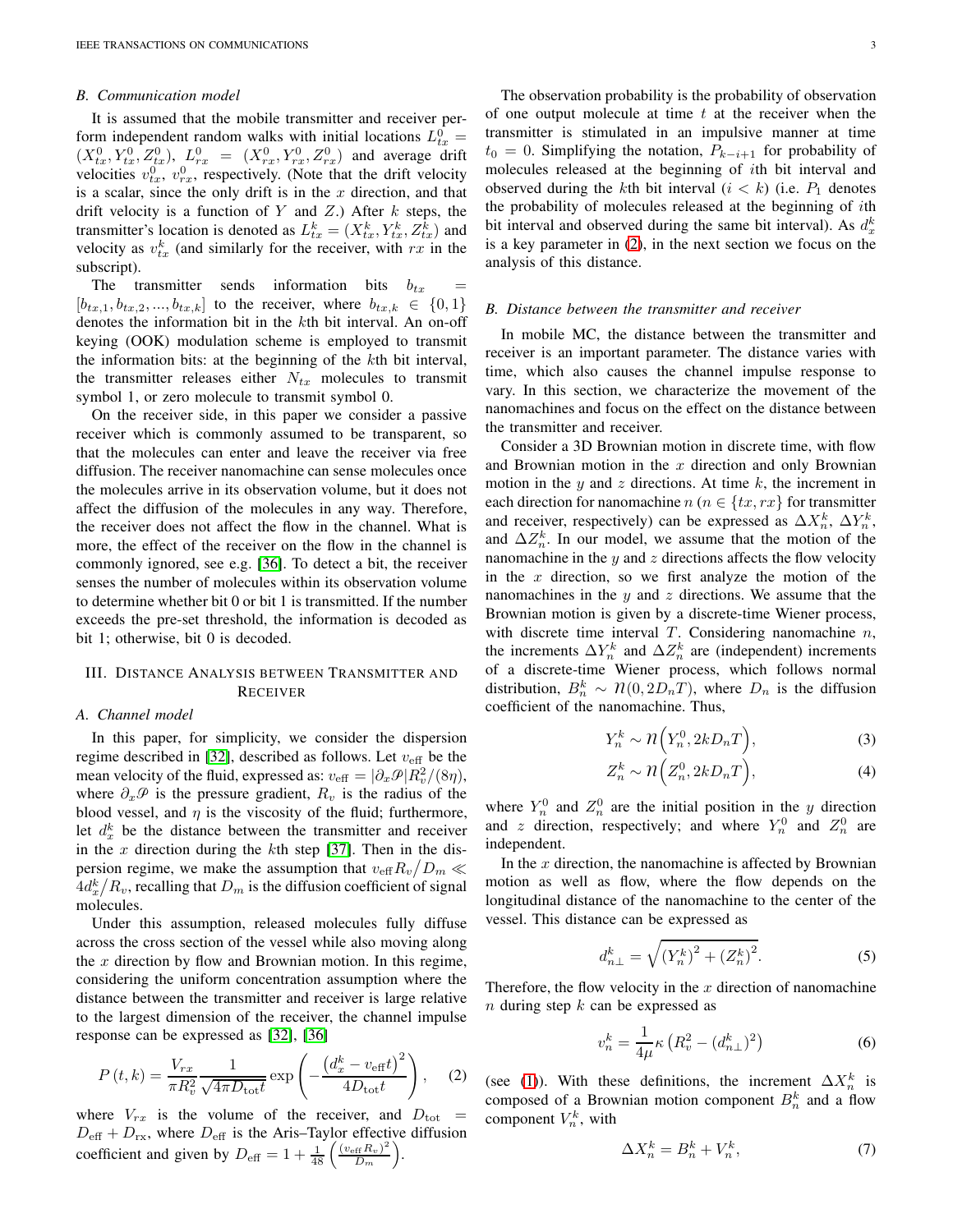where  $V_n^k = v_n^k T$ , and  $v_n^k$  is given by [\(6\)](#page-2-1). The value of  $v_n^k$ is assumed to be constant during the  $k$  step. Thus, in the  $x$ direction, the position of nanomachine  $n$  after  $k$  steps, with initial position  $X_n^0$ , is given by

$$
X_n^k = X_n^0 + \sum_{i=1}^k \Delta X_n^i
$$
  
=  $X_n^{k-1} + \Delta X_n^k$ . (8)

After time  $k$ , the distance between the transmitter and the receiver in the  $x$  direction can be expressed as

$$
d_x^k = \left| X_{rx}^k - X_{tx}^k \right|,\tag{9}
$$

where  $X_{rx}^k$  and  $X_{tx}^k$  are the positions of the receiver and transmitter at the kth time slot, respectively, and  $X_{rx}^{k}$  is dependent on the sum of squares in  $y$  and  $z$  directions.

Our estimation method uses the extended Kalman filter, which is described in detail in the next section. This algorithm requires feedback of the receiver's position, for which we consider two cases:

- *With feedback:* The position of the receiver nanomachine is encoded and constantly fed back to the transmitter nanomachine using an appropriate feedback method. Such as in [\[38\]](#page-12-1), a nanomotor with speed over 310 mm/s is considered, which is much larger compared to the drift velocity within the blood vessel, therefore, the latency can be considered to be low. What is more, in [\[39\]](#page-12-2), a photoacoustic computed tomography method is presented to locate and navigate a nanomotor *in vivo* in real time. Thus, an external method can be employed to feed back the positions of the receiver to the transmitter with real time, and prediction can be employed between position measurements. To simplify our analysis, we assume that the transmitter receives feedback information consisting of the receiver's (time-delayed) position.
- *With update:* The transmitter is aware of the receiver's initial position, but otherwise uses its own estimates as feedback to the algorithm.

It should be clear that the case with feedback is a bestcase scenario for the transmitter's knowledge of the receiver's position, while the case with update is a worst-case scenario. Limited feedback may be available in a practical system: several recent papers have explored feedback of receiver positions [\[39\]](#page-12-2)–[\[43\]](#page-12-3), or one-way feedback using kinesins walking on microtubules [\[44\]](#page-12-4), [\[45\]](#page-12-5), inspired by transport of cargo in eukaryotic cells [\[46\]](#page-12-6) (for a related experimental technique, see [\[47\]](#page-12-7)). With limited, irregular feedback, the performance of an actual system will be between the two feedback assumptions given above.

# IV. EXTENDED KALMAN FILTER FOR DISTANCE PREDICTION

As noted in the introduction, the terminals have a noisy estimate of their own positions in space, and can communicate with each other to estimate their distance. However, as described in Section III, the distance changes with time, and the flow rate depends on the position of each terminal in space. Thus, we need to use the out-of-date observations

to *predict* the actual positions of the receiver nanomachine. These previous positions represent the state variables in our prediction algorithm.

Considering (2), in this section, we mainly focus on the distance estimation in the x direction  $d_x^k$ . Therefore, the position of the receiver nanomachine is predicted and employed to estimate the distance  $d_x^k$ . As positions in the x direction are based on a quadratic equation in the  $y$  and  $z$  coordinates (see [\(5\)](#page-2-2)-[\(7\)](#page-2-3)), the system is nonlinear. Such a problem is ideally suited to an *extended Kalman filter*, which can be applied to nonlinear problems by locally making a linear approximation algorithm that has been shown to be effective for the state sequences of dynamic systems [\[48\]](#page-12-8), [\[49\]](#page-12-9). The importance of using an extended Kalman filter is that our framework can be generalized to include more complex features of motion, such as controlled nanomachine motion and viscous friction, which can be investigated in future work.

The receiver's state at time k is its location  $L_{rx}^k$ , that is,

$$
L_{rx}^k = \begin{bmatrix} X_{rx}^k \\ Y_{rx}^k \\ Z_{rx}^k \end{bmatrix},
$$
 (10)

consistent with our notation in the previous section. The position of the receiver nanomachine based on the system model in the  $x$  direction can be expressed in a difference equation as

$$
X_{rx}^k = X_{rx}^{k-1} + v_{rx}^k T + B_x^k
$$
\n(11)

$$
=X_{rx}^{k-1}+\frac{1}{4\mu}\kappa\Big(R_v^2-(Y_{rx}^{k-1})^2-(Z_{rx}^{k-1})^2\Big)T+B_{rx,x}^k,
$$
\n(12)

where [\(12\)](#page-3-0) follows from [\(5\)](#page-2-2)-[\(6\)](#page-2-1). In the y and z directions, as there is no drift, the position is much more simply expressed as

Z

<span id="page-3-0"></span>
$$
Y_{rx}^k = Y_{rx}^{k-1} + B_{rx,y}^k,\tag{13}
$$

$$
Z_{rx}^k = Z_{rx}^{k-1} + B_{rx,z}^k. \tag{14}
$$

From these difference equations, it is important to note that, firstly, the next location  $X_{rx}^{k}$  is in a dynamical relationship with each coordinate in  $L_{rx}^{k-1} = [X_{rx}^{k-1}, Y_{rx}^{k-1}, Z_{rx}^{k-1}]^T$ , and secondly, that this relationship is quadratic. These features are appropriate for the use of an extended Kalman filter. It is also clear that the process noise  $w(k)$  is given by the Brownian motion  $[B_{rx,x}^k, B_{rx,y}^k, B_{rx,z}^k]$ , which is a Gaussian random vector for each k, with covariance matrix  $Q = \sqrt{2D_{rx}T}I$ , where  $I$  is the identity matrix. Therefore, the extended Kalman filter estimates the state of the considered mobile molecular communication system modeled by the discrete-time state equation

<span id="page-3-1"></span>
$$
L_{rx}^k = f\left(L_{rx}^{k-1}\right) + w(k),\tag{15}
$$

where  $f$  is the state transition function which evolves the state given the previous state  $L_{rx}^{k-1}$ .

*With feedback:* The observation models are used to predict the next state of the extended Kalman filter and can be expressed as:

$$
\mathcal{Z}(k) = HL_{rx}(k) + n_n(k),\tag{16}
$$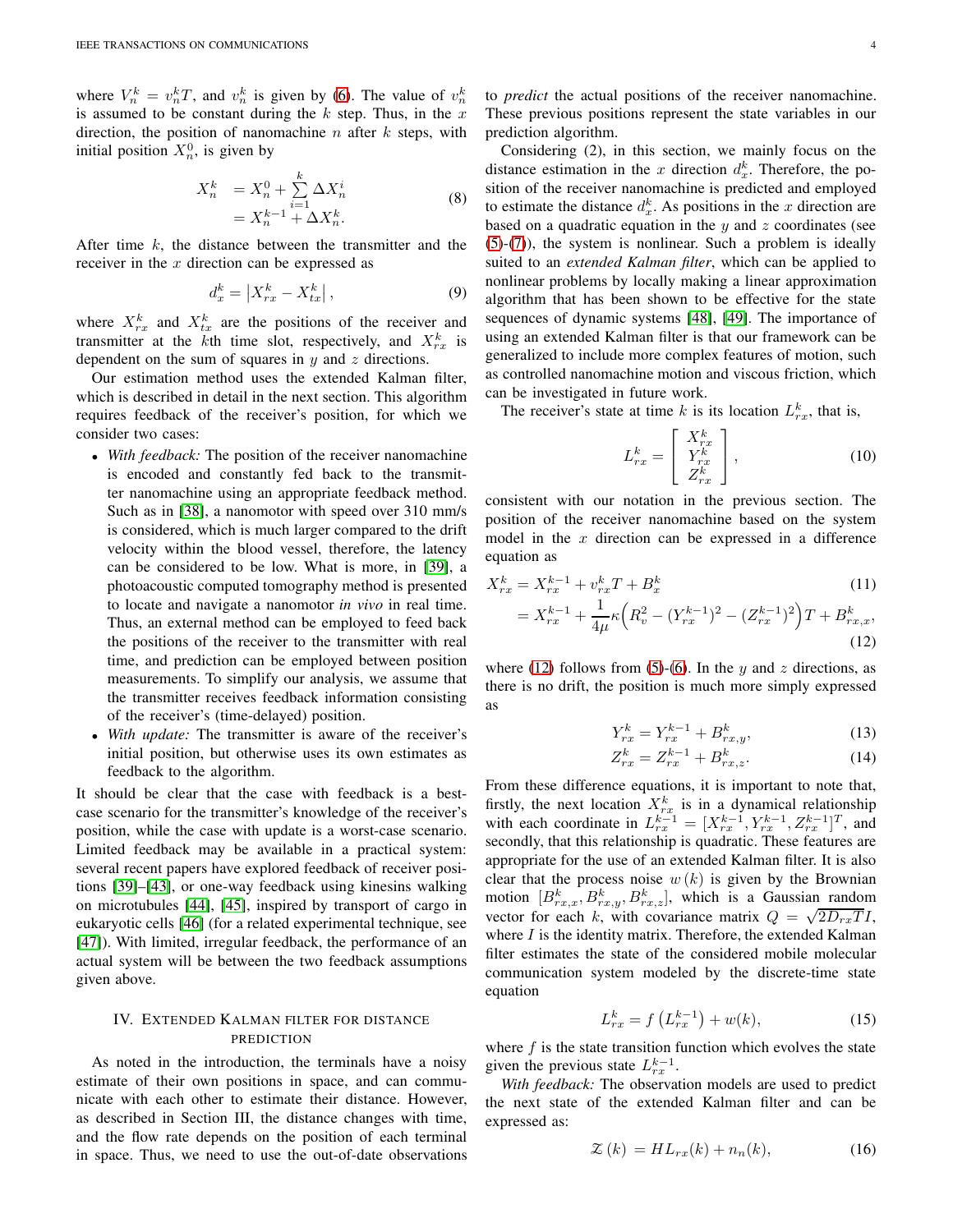where  $n_n(k)$  is observation noise (for example, the position sensed by the receiver is noisy and inaccurate). Since only the motion is observable, the observation model  $H$  is the identity matrix, and the observation is then expressed simply as  $\mathcal{Z}(k) = L_{rx}(k) + n_n(k)$ . The observation noise  $n_n(k)$  is an IID Gaussian process with diagonal covariance matrix  $R$ ,  $n_n(k) \sim \mathcal{N}(0,R).$ 

Deriving the extended Kalman filter in the special case of our problem, from [\(12\)](#page-3-0)-[\(15\)](#page-3-1), the state update is given by a vector equation

$$
f(L_{rx}^{k-1}) = \begin{bmatrix} f_x(L_{rx}^{k-1}) \\ f_y(L_{rx}^{k-1}) \\ f_z(L_{rx}^{k-1}) \end{bmatrix}
$$
(17)  
= 
$$
\begin{bmatrix} X_{rx}^{k-1} + \frac{1}{4\mu} \kappa (R_v^2 - (Y_{rx}^{k-1})^2 - (Z_{rx}^{k-1})^2) T \\ Y_{rx}^{k-1} \\ Z_{rx}^{k-1} \end{bmatrix}.
$$
(18)

The state transition matrix of the extended Kalman filter is the Jacobian matrix of  $f$ :

$$
F(k-1) = \begin{bmatrix} 1 & \partial f_x / \partial Y_{rx} & \partial f_x / \partial Z_{rx} \\ 0 & 1 & 0 \\ 0 & 0 & 1 \end{bmatrix}
$$
 (19)  
= 
$$
\begin{bmatrix} 1 & -\frac{1}{2\mu} \kappa Y_{rx}^{k-1} T & -\frac{1}{2\mu} \kappa Z_{rx}^{k-1} T \\ 0 & 1 & 0 \\ 0 & 0 & 1 \end{bmatrix}
$$
. (20)

The Kalman filter is implemented through a pair of iterations, one on covariance matrices (used to calculate the Kalman gain), and one on the estimates and predictions themselves. Each iteration has a *predict* and an *update* step. These are described below.

For the first iteration, define a pair of iteratively updating covariance matrices: and  $\tilde{P}(k|k-1)$ , the predicted covariance matrix, and  $P(k|k)$ , the state covariance matrix. What's more,  $P(k|k-1)$  associate to the Jacobian matrix of the state transition function  $F(k)$ , the state covariance matrix  $P(k - 1|k - 1)$ , and process noise covariance matrix Q. Supposing  $\tilde{P}(k-1|k-1)$  is given, the *predict* step is given by

$$
\tilde{P}(k|k-1) = F(k)\tilde{P}(k-1|k-1)F(k)^{T} + Q.
$$
 (21)

This covariance matrix is used to calculate the Kalman gain  $K(k)$ , given by

$$
K(k) = \tilde{P}(k|k-1) \left[ \tilde{P}(k|k-1) + R \right]^{-1}.
$$
 (22)

Next, the *update* step is given by

$$
\tilde{P}(k|k) = (I - K(k)) \tilde{P}(k|k - 1),
$$
\n(23)

which can then be fed back to [\(21\)](#page-4-0) to complete the iteration on these covariance matrices.

For the second iteration, we also define a corresponding pair of quantities related to the underlying position of the nanomachine: the state prediction  $\hat{L}_{rx}^{k|k-1}$ , and the state estimate  $\hat{L}_{rx}^{k|k}$ .

These iterations use the Kalman gain  $K(k)$ , obtained from the first iteration. Given  $\hat{L}_{rx}^{k-1|k-1}$ , the *predict* step is given by

<span id="page-4-2"></span>
$$
\hat{L}_{rx}^{k|k-1} = f\left(\hat{L}_{rx}^{k-1|k-1}\right),\tag{24}
$$

with  $f(\cdot)$  given by [\(17\)](#page-4-1), and the *update* step is given by

$$
\hat{L}_{rx}^{k|k} = \hat{L}_{rx}^{k|k-1} + K(k) \Big[ \mathcal{Z}_n(k) - \hat{L}_{rx}^{k|k-1} \Big],\tag{25}
$$

recalling the observation model  $\mathcal{Z}_n$ . This iteration is then fed back to [\(24\)](#page-4-2).

<span id="page-4-1"></span>To complete the specification of the iterative algorithm, we must specify the initial estimate for  $\hat{L}^{0|0}_{rx}$  and the initial covariance matrix  $\tilde{P}(0|0)$ . These are given by  $\hat{L}_{rx}^{0|0} = E[L_{rx}^0]$ , the initial expected position, and  $\tilde{P}(0|0) = Q$ , the covariance of the Brownian motion.

The distance prediction is from the transmitter side and we assume the position of the nanomachine is known to itself. Based on the position in the x direction, we can get the predict distance  $d_{px}^k$  between the transmitter and the receiver based on the system model:

$$
d_{px}^k = \left| \mathcal{F}\hat{L}_{rx}^{k|k} - \mathcal{F}L_{tx}^k \right|,
$$
 (26)

where  $\mathcal{F} = [1, 0, 0].$ 

*With update:* When there is no physical feedback signal, the transmitter employs the predicted positions  $\hat{L}_{rx}^{k|k-1}$  in (24) as the observed states  $L_{rx}(k)$  of the Kalman filter in (16). Therefore, the observation model in (16) is modified to

$$
\mathcal{Z}(k) = H\hat{L}_{rx}^{k|k-1} + n_n(k). \tag{27}
$$

The other steps are the same as the extended Kalman filter with feedback.

In the analysis of the computational complexity of the extended Kalman filter, we consider the number of multiplication (Mult.) and addition (Add.) operations performed during the estimation process. For the 3D predicted state and 3D observation vector, the computational complexity of the extended Kalman filter in terms of these operations is given in Table I.

TABLE I: Computational complexity.

| <b>Instruction</b>           | Mult. | Add. |
|------------------------------|-------|------|
| Predicted covariance (Eq.21) | 54    | 45   |
| Kalman gain (Eq.22)          | 63    | 36   |
| Updated covariance (Eq.23)   | 27    | 77 I |
| Predicted state (Eq.24)      |       |      |
| Updated state (Eq.25)        |       | 12   |
| Total                        | 156   | 123  |

<span id="page-4-0"></span>In terms of the computational complexity of the extended Kalman filter scheme, our method is comparable to and even lower than other algorithms proposed in the molecular communication literature. For example, filter methods are also proposed in DBMC. Wiener and extended Kalman filter detection methods are proposed for DBMC in [\[50\]](#page-12-10). To target tumors in the body, in [\[51\]](#page-12-11), a computationally complex gravitational search algorithm and particle swarm optimization algorithm are proposed to locate the tumor. Based on [\[52\]](#page-12-12) and the rapid development of nanotechnology, it is reasonable to believe that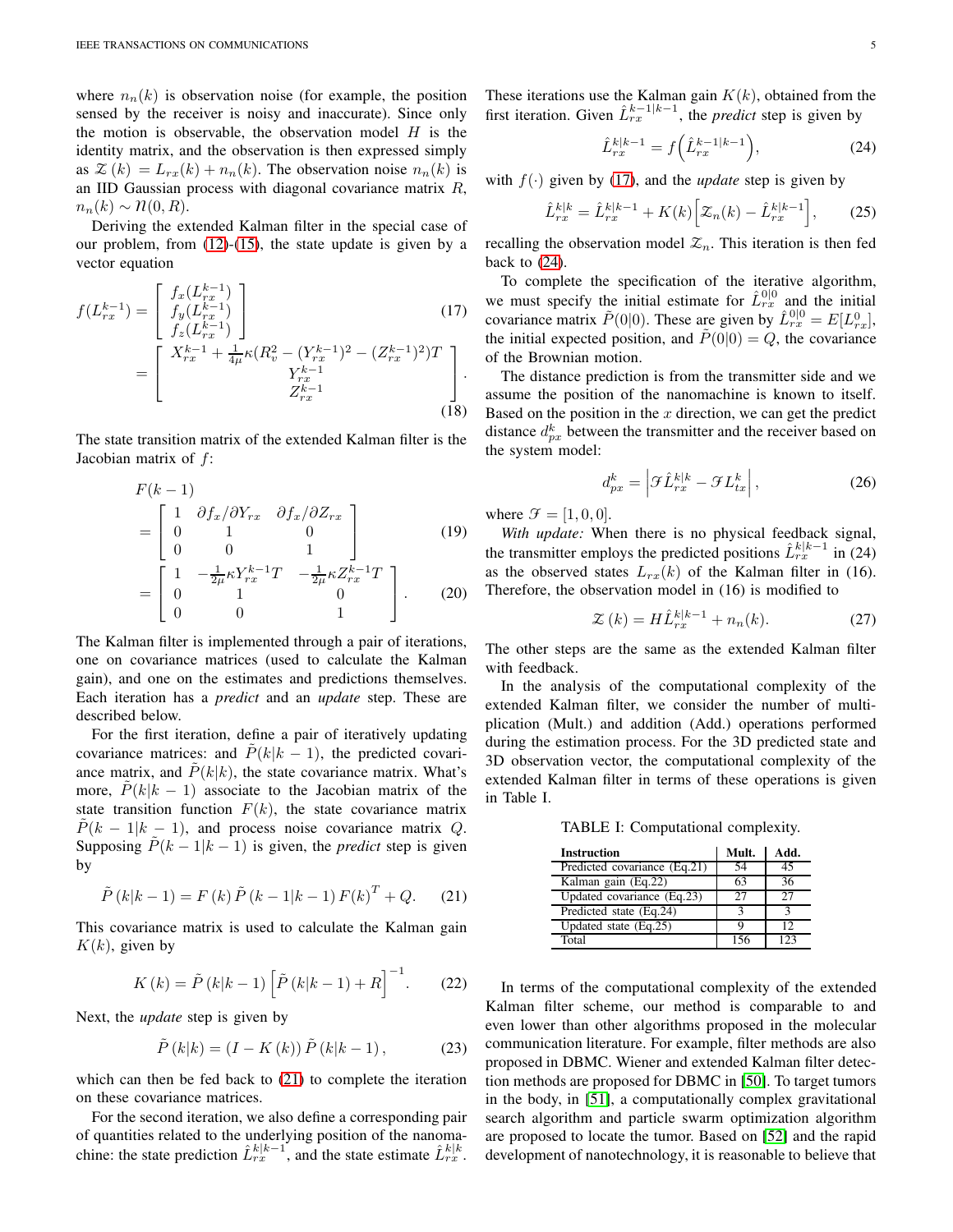nanomachines can perform moderately complex functions such as the one we propose.

We use the sample mean of the error magnitude in order to evaluate and compare the performance of distance estimation. This is given by

$$
e = \frac{1}{k} \sum_{j=1}^{k} |e_j|,
$$
 (28)

where  $e_j$  is the error in the jth time slot. For the extended Kalman filter prediction,  $e_j = d_{px}^j - d_x^j$ , where  $d_x^j$  is the actual distance between the transmitter and receiver in the  $x$  direction during the *j*th step.

#### V. POWER CONTROL AND PERFORMANCE ANALYSIS

Using our distance prediction results, here we derive a power control scheme and the optimal detection threshold, which together ensure high performance for mobile MC systems. We first describe a power control scheme to maintain a constant number of received molecules for transmitted bit 1 even as distance changes. Then, based on the statistical properties of the received molecules and hypothesis testing method, we derive the optimal threshold, and finally we conduct a probability of error analysis for the system.

### *A. Power control*

As the number of received molecules depends on distance from transmitter to receiver, the varying distance in mobile MC has a significant impact on performance. A strategy to counteract this effect is to employ *power control*, i.e., to stabilize the *average* number of molecules at the receiver  $\hat{N}_{rx,k}$ , by manipulating the number of transmitted molecules  $N_{tx,k}$ . Here we derive a power control scheme based on the distance estimates provided by our extended Kalman filter.

We first obtain  $\hat{N}_{rx,k}$ . In the kth time slot, after  $N_{tx,k}$ molecules are released by the transmitter, the total number of molecules measured by the receiver can be expressed as

$$
\hat{N}_{rx,k} = \sum_{i=1}^{k} N_{tx,i} P_{k-i+1}
$$
\n(29)

$$
= N_{tx,k}P_1 + \sum_{i=1}^{k-1} N_{tx,i}P_{k-i+1}.
$$
 (30)

In [\(30\)](#page-5-0), the calculation of  $\hat{N}_{rx,k}$  is separated into two terms: the first part is the number of molecules transmitted at the beginning of the current time slot and received during the current time slot, while the second part is the number of molecules received in the current time slot but transmitted from the previous time slots (i.e., ISI). In [\(29\)](#page-5-1)-[\(30\)](#page-5-0), note that the arrival probabilities  $P_{k-i+1}$  vary with the distance between the transmitter and the receiver.

Power control can be performed at each time instant  $k$  by solving [\(30\)](#page-5-0) for  $N_{tx,k}$ . We can write

$$
N_{tx,k} = \frac{1}{P_1} \left( \hat{N}_{rx,k} - \sum_{i=1}^{k-1} N_{tx,i} P_{k-i+1} \right). \tag{31}
$$

In the power control scheme, based on [\(31\)](#page-5-2),  $\hat{N}_{rx,k}$  is now the *target* average number of received molecules (set as a system parameter);  $P_{k-i+1}$  is the transmitter's estimate of arrival probability  $k - i + 1$  time instants after transmission, which is a function of the transmitter's distance estimates; and  $N_{tx,i}$  is the number of molecules transmitted at time i. All the quantities on the right side of [\(31\)](#page-5-2) are available to the transmitter, as are the distance estimates from the extended Kalman filter.

#### *B. Statistical properties of the received molecules*

To analyze the optimal detection threshold and the system performance, in this subsection, we work on the statistical properties of the received molecules  $N_{rx,k}$ .

In the kth time slot, after  $N_{tx,k}$  molecules which controlled by the transmitter based on [\(31\)](#page-5-2) are released by the transmitter, the statistical properties of molecules observed by the receiver can be expressed as

$$
N_{rx,k} = N_{rx,k}^c + N_{rx,k}^I + N_{rx,k}^n,\tag{32}
$$

where  $N_{rx,k}^c$  is the number of molecules transmitted at the beginning of the current time slot and received during the current time slot,  $N_{rx,k}^I$  is the number of molecules received in the current time slot but transmitted from the previous time slots (i.e., ISI), and  $N_{rx,k}^n$  is the counting noise. Mathematical models for each quantity are given below.

Let  $N_{tx,k}$  information molecules released by the transmitter at the beginning of kth time slot and received by the receiver during the current time slot follow a binomial distribution [\[53\]](#page-12-13), given as

$$
N_{rx,k}^c \sim \text{Binomial}\left(N_{tx,k}, P_1\right). \tag{33}
$$

Considering that the number of molecules  $N_{tx,k}$  is large, the binomial distribution can be approximated by a normal distribution, and can be expressed as

$$
N_{rx,k}^{c} \sim \mathcal{N}\left(N_{tx,k}P_{1}, N_{tx,k}P_{1}(1 - P_{1})\right),\tag{34}
$$

<span id="page-5-1"></span>The ISI  $N_{rx,k}^{I}$  accounts for the molecules transmitted from previous time slot and received during the current time slot, expressed as

$$
N_{rx,k}^I = \sum_{i=1}^{k-1} \mathbb{N}_{rx,i}^I,
$$
\n(35)

<span id="page-5-0"></span>where

$$
\mathbb{N}_{rx,i}^{I} \sim \mathcal{N}\left(N_{tx,i}b_{i}P_{k-i+1}, N_{tx,i}b_{i}P_{k-i+1}(1 - P_{k-i+1})\right). \tag{36}
$$

<span id="page-5-2"></span>The particle counting noise  $N_{rx,k}^n$  is a random process representing fluctuations in the measured concentration due to single events of particles entering/leaving the receptor space [\[54\]](#page-12-14). To determine an appropriate value, we follow methods given in [\[55\]](#page-12-15): the counting noise is assumed to follow a Gaussian distribution  $N_{rx,k}^n \sim (\mu_{n,k}, \sigma_{n,k}^2)$  with mean  $\mu_{n,k} = 0$  and variance  $\sigma_{n,k}^2$  which is dependent on the expected number of molecules received by the receiver, and can be expressed as  $\sigma_{n,k}^2 = N_{rx,k}/V_{rx}$ , where  $N_{rx,k}$  is the number of received molecules during the kth bit interval, and  $V_{rx}$  is the volume of the receiver.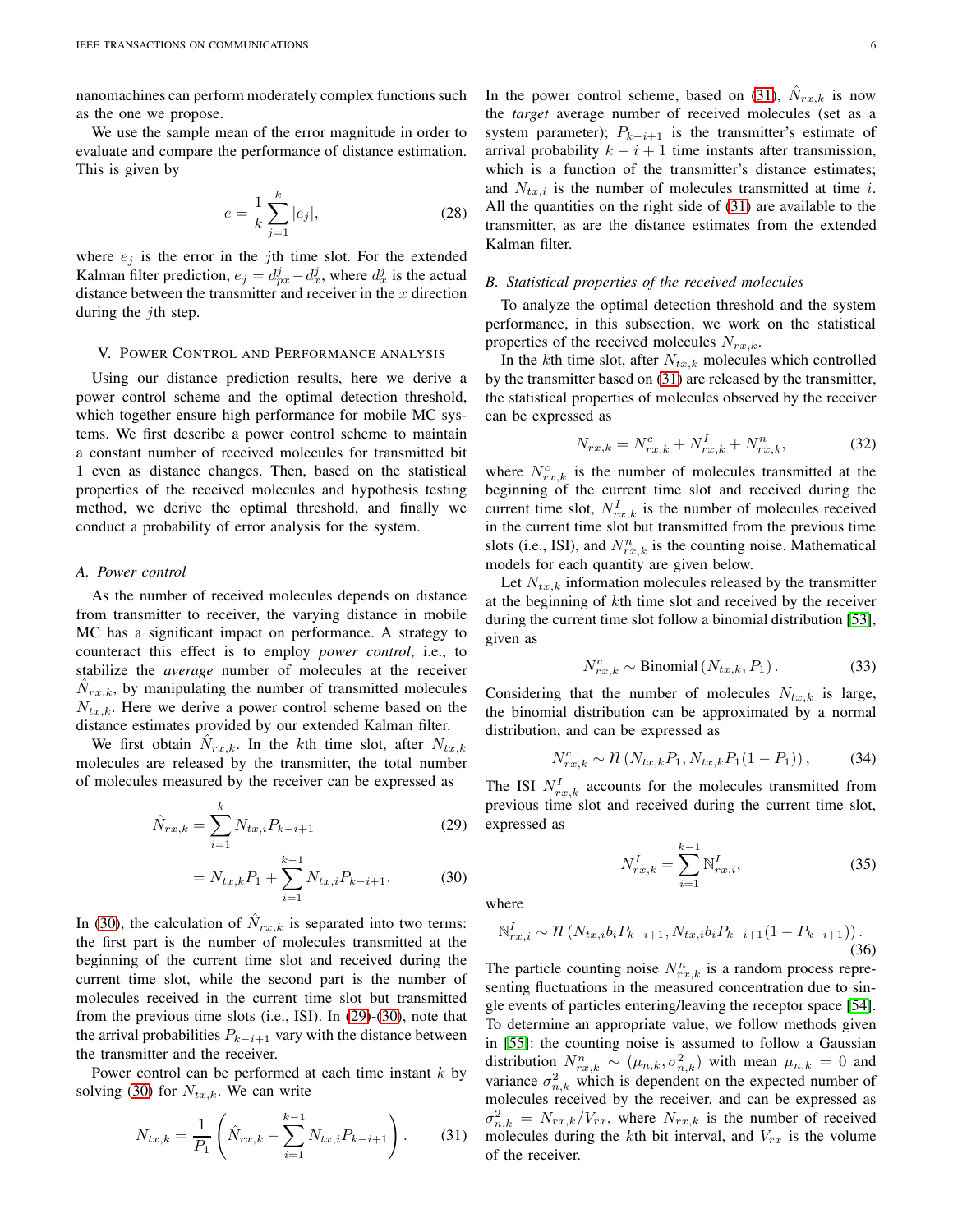# *C. Hypothesis testing problem and optimal threshold*

Symbol detection can be formulated as the binary hypothesis testing problem

$$
H_0: N_{rx,k} = N_{rx,k}^I + N_{rx,k}^n,
$$
  
\n
$$
H_1: N_{rx,k} = N_{rx,k}^c + N_{rx,k}^I + N_{rx,k}^n,
$$
\n(37)

where  $H_0$  and  $H_1$  denote the null and alternative hypothesis corresponding to the transmission of bit 0 and 1, respectively, during the kth time slot. Considering that the received molecules  $N_{rx,k}^c$ ,  $N_{rx,k}^I$  and  $N_{rx,k}^n$  are assumed to be independent and follow the normal distribution, their sum  $N_{rx,k}$ also follows the normal distribution. Therefore,  $N_{rx,k}$  for the different hypotheses are distributed as

$$
H_0: N_{rx,k} \sim \mathcal{N}(\mu_{0,k}, \sigma_{0,k}^2), H_1: N_{rx,k} \sim \mathcal{N}(\mu_{1,k}, \sigma_{1,k}^2),
$$
\n(38)

where  $\mu_{0,k}$  and  $\sigma_{0,k}^2$  represent the mean and variance of the received molecules, respectively, under hypothesis  $H_0$ , and  $\mu_{1,k}$  and  $\sigma_{1,k}^2$  represent the mean and variance of the received molecules, respectively, under hypothesis  $H_1$ . In this paper, we assume the same probability to transmit bit 0 and bit 1, therefore, the mean  $\mu_{0,k}$ ,  $\mu_{1,k}$  and variance  $\sigma_{0,k}^2$ ,  $\sigma_{1,k}^2$  at time k under hypothesis  $H_0$  and  $H_1$  can be expressed as:

$$
\mu_{0,k} = \mu_{I,k} + \mu_{n,k} = \frac{1}{2} \sum_{i=1}^{k-1} N_{tx,i} P_{k-i+1},
$$
\n(39)

$$
\sigma_{0,k}^2 = \sum_{i=1}^{k-1} \sigma_{I,j}^2 + \sigma_{n,k}^2
$$
\n
$$
= \sum_{i=1}^{k-1} \left[ \frac{1}{2} N_{tx,i} P_{k-i+1} \left( 1 - P_{k-i+1} \right) + \frac{1}{4} \left( N_{tx,i} P_{k-i+1} \right)^2 \right]
$$
\n(40)\n  
\n(41)

 $+ \mu_{0,k},$ 

$$
\mu_{1,k} = \mu_{c,k} + \mu_{I,k} + \mu_{n,k} \tag{42}
$$

$$
= N_{tx,k}P_1 + \frac{1}{2}\sum_{i=1}^{k-1} N_{tx,i}P_{k-i+1},
$$
\n(43)

$$
\sigma_{1,k}^2 = \sigma_{c,k}^2 + \sigma_{I,k}^2 + \sigma_{n,k}^2 \tag{44}
$$

$$
= N_{tx,k} P_1 (1 - P_1) + \sum_{i=1}^{k-1} \left[ \frac{1}{2} N_{tx,i} P_{k-i+1} (1 - P_{k-i+1}) \right] + \sum_{i=1}^{k-1} \left[ \frac{1}{4} (N_{tx,i} P_{k-i+1})^2 \right] + \mu_{1,k}.
$$
 (45)

The full derivation of the mean and variance of the  $\mu_{0,k}$ ,  $\mu_{1,k}$ ,  $\sigma_{0,k}^2$  and  $\sigma_{1,k}^2$  are shown in Appendix A.

A threshold may be used to distinguish  $H_0$  and  $H_1$ ; here we derive the optimal threshold. At the receiver, the symbol detected in the kth time slot is:

$$
b_{rx,k} = \begin{cases} 0, & N_{rx,k} \ge N_{th}, \\ 1, & \text{otherwise}, \end{cases}
$$
 (46)

where  $N_{th}$  is a preset detection threshold. As the  $b_{rx,k}$ corresponds to either  $b_{tx,k} = 0$  or  $b_{tx,k} = 1$ . Therefore, the hypothesis  $H_0$  and  $H_1$  for  $N_{rx,k}$  can be expressed as:

$$
H_0: f\left(N_{rx,k}|N_{tx,k}=0\right),\tag{47}
$$

$$
H_1: f\left(N_{rx,k}|N_{tx,k}=1\right). \tag{48}
$$

So the false alarm probability  $\mathcal{P}_F$  and detection probability  $\mathcal{P}_D$  can be expressed as

$$
\mathcal{P}_F = \Pr(N_{rx,k} > N_{th}|b_{tx,k} = 0) = Q\left(\sqrt{\frac{(N_{th} - \mu_{0,k})^2}{\sigma_{0,k}^2}}\right),
$$
\n
$$
\mathcal{P}_D = \Pr(N_{rx,k} > N_{th}|b_{tx,k} = 1) = Q\left(\sqrt{\frac{(N_{th} - \mu_{1,k})^2}{\sigma_{1,k}^2}}\right),
$$
\n(50)

where  $\mu_{0,k}$ ,  $\mu_{1,k}$ ,  $\sigma_{0,k}^2$  and  $\sigma_{1,k}^2$  are given from (38) - (44). Based on the false alarm probability  $\mathcal{P}_F$  and detection probability  $\mathcal{P}_D$ , the detection error probability  $P_e$  can be expressed as

$$
P_e = \Pr(b_{tx,k} = 0)\mathcal{P}_F + \Pr(b_{tx,k} = 1) (1 - \mathcal{P}_D), \quad (51)
$$

where  $Pr(b_{tx,k})$  is the probability to transmit bit 0 or 1. By minimizing  $P_e$ , the optimal detection threshold can be expressed as

$$
N_{th,opt} = \min_{N_{th}} \{P_e\}.
$$
 (52)

Assuming bits 0 and 1 are equiprobable (i.e.,  $Pr(b_{tx,k} = 0)$ ) =  $Pr(b_{tx,k} = 1) = \frac{1}{2}$ , the optimal detection threshold  $N_{th,opt}$ can be expressed as

$$
N_{th,opt} = \frac{\mu_{0,k}\sigma_{1,k}^2 - \mu_{1,k}\sigma_{0,k}^2}{\sigma_{1,k}^2 - \sigma_{0,k}^2} + \frac{\sqrt{\left(\mu_{0,k}\sigma_{1,k}^2 - \mu_{1,k}\sigma_{0,k}^2\right) - \left(\sigma_{1,k}^2 - \sigma_{0,k}^2\right)C}}{\sigma_{1,k}^2 - \sigma_{0,k}^2},
$$
(53)

where  $C = \left(\mu_{0,k}\sigma_{1,k}^2 - \mu_{1,k}\sigma_{0,k}^2\right) - 2\sigma_{0,k}^2\sigma_{1,k}^2 \ln \frac{\sigma_{0,k}}{\sigma_{1,k}}$ . The existence of optimal detection threshold and its derivation are shown in Appendix B.

# *D. Probability of error analysis*

In this section, we analyze the average bit error probability considering our power control and symbol detection scheme.

An error occurs if  $b_{rx,k} \neq b_{tx,k}$ , where  $b_{rx,k}$  denotes the bit received in the kth time slot, and  $b_{tx,k}$  denotes the bit transmitted at the beginning of the same time slot. As in the power control scheme, the number of transmitted molecules in the kth time slot based on the predicted distance and molecules transmitted from the previous time slots. Therefore, the average number of received molecules during the kth time slot dependent on the current and previous transmitted bits, and in full generality, the probability of error may be written

<span id="page-6-0"></span>
$$
P_e = \sum_{(b_{tx,1},...,b_{tx,k}) \in \{0,1\}^k} \Pr(b_{tx,1},...,b_{tx,k})
$$
  
• 
$$
\Pr(\text{error} | b_{tx,1},...,b_{tx,k}).
$$
 (54)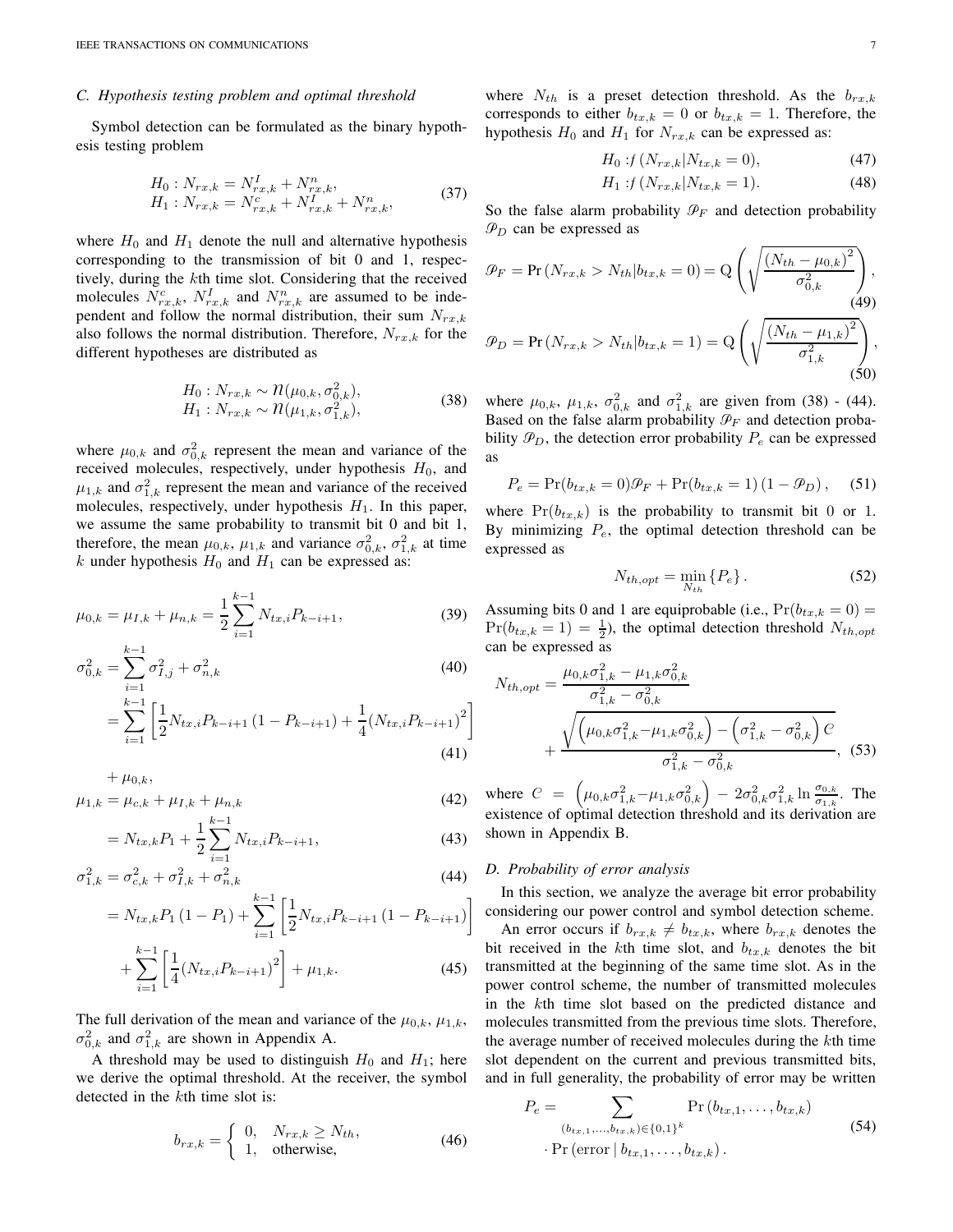Note that the number of terms in this sum is exponential in  $k$ . In practice, due to the long duration of the impulse response in MC channels, the probability of error for the current bit can meaningfully depend on dozens or even hundreds of previous bits. Thus, exact calculation of [\(54\)](#page-6-0) may be computationally infeasible.

To estimate the probability of error, we instead use an approximation that takes advantage of our power control scheme, which stabilizes the the average number of received molecules. To start with, we expand [\(54\)](#page-6-0) as

$$
P_e = \sum_{b_{tx,1},...,b_{tx,k-1} \in \{0,1\}} \Pr(b_{tx,1},...,b_{tx,k-1},b_{tx,k} = 1)
$$
  
\n
$$
\cdot \Pr(N_{rx,k}(b_{tx,1},...,b_{tx,k} = 1) \le N_{th,opt})
$$
  
\n
$$
+ \sum_{b_{tx,1},...,b_{tx,k-1} \in \{0,1\}} \Pr(b_{tx,1},...,b_{tx,k-1},b_{tx,k} = 0)
$$
  
\n
$$
\cdot \Pr(N_{rx,k}(b_{tx,1},...,b_{tx,k} = 0) > N_{th,opt}),
$$
\n(55)

where  $N_{rx,k}$   $(b_{tx,1}, \ldots, b_{tx,k})$  is the random variable reperesenting the number of received molecules, given transmitted bits 1 through  $k$ ; the terms differ in that the final decision is performed on  $b_{tx,k}$ , comparing with threshold  $N_{th,opt}$ .

Now, since power control will keep the mean number of received molecules constant, we make two approximations: first, we replace  $N_{rx,k}$   $(b_{tx,1}, \ldots, b_{tx,k})$  by its average  $\hat{N}_{rx,k}$ , effectively taking the average inside the sum. Thus, we have

$$
P_e \approx \frac{1}{k} \sum_{i=1}^k \left[ \Pr\left(b_{tx,i} = 1\right) \Pr\left(\hat{N}_{rx,i} \le N_{th,opt}|b_{tx,i} = 1\right) \right]
$$
  
+ 
$$
\Pr\left(b_{tx,i} = 0\right) \Pr\left(\hat{N}_{rx,i} > N_{th,opt}|b_{tx,i} = 0\right) \right]
$$
  
= 
$$
\frac{1}{k} \sum_{i=1}^k \left[ \Pr\left(b_{tx,i} = 1\right) (1 - \mathcal{P}_{D,i}) + \Pr\left(b_{tx,i} = 0\right) \mathcal{P}_{F,i} \right].
$$
 (56)

where  $\mathcal{P}_{D,i}$  and  $\mathcal{P}_{F,i}$  denote the probability of detection and false alarm at the receiver in the ith time slot, respectively. Secondly, we approximate  $\mathcal{P}_{D,i}$  and  $\mathcal{P}_{F,i}$  as arising from a Gaussian random variable (a reasonable and widely-used approximation since the number of molecules is large, even if the underlying random variables are not IID), so that these quantities can be written as

$$
\mathcal{P}_{D,i} = Q\left(\frac{N_{th,opt} - \mu_{1,i}}{\sigma_{1,i}}\right),\tag{57}
$$

$$
\mathcal{P}_{F,i} = Q\left(\frac{N_{th,opt} - \mu_{0,i}}{\sigma_{0,i}}\right). \tag{58}
$$

Thus, the average bit error probability over the  $k$  time slots for the same probability to transmit bit 0 and bit 1 can be expressed as

$$
P_e \approx \frac{1}{k} \sum_{i=1}^k \left[ \frac{1}{2} \left( 1 - Q \left( \frac{N_{th,opt} - \mu_{1,i}}{\sigma_{1,i}} \right) \right) + \frac{1}{2} Q \left( \frac{N_{th,opt} - \mu_{0,i}}{\sigma_{0,i}} \right) \right].
$$
\n(59)

TABLE II: Simulation parameters

<span id="page-7-0"></span>

| Parameters                  | Symbol   | Values                                |
|-----------------------------|----------|---------------------------------------|
| Fluid viscosity             | $\mu$    | 1.3 mPa $\times$ s                    |
| Vessel radius               | $R_v$    | $10 \mu m$                            |
| Receiver radius             | $R_v$    | $2.5 \mu m$                           |
| Vessel length               | L        | $4.0 \text{ mm}$                      |
| Diffusion coefficient of    | $D_m$    | $9 \times 10^{-9}$ m <sup>2</sup> /s  |
| information molecules       |          |                                       |
| Diffusion coefficient of TX | $D_{tx}$ | $2 \times 10^{-9}$ m <sup>2</sup> /s  |
| Diffusion coefficient of RX | $D_{rr}$ | $1 \times 10^{-10}$ m <sup>2</sup> /s |
| Sampling interval           | T        | 0.1 <sub>ms</sub>                     |

<span id="page-7-1"></span>

Fig. 3: The distance to the center of the vessel and the corresponding velocity of the nanomachines. The distance and velocity of the terminals vary slowly but significantly. Initial positions of the transmitter and receiver:  $L_{tx}^0 = (0, 6 \cdot$  $10^{-5}$  m,  $6 \cdot 10^{-5}$  m) and  $L_{rx}^0 = (10 \cdot 10^{-5}$  m,  $5 \cdot 10^{-5}$  m,  $5 \cdot$ 10−<sup>5</sup> m), respectively.

In our simulation results, we show that this approximate calculation of  $P_e$  is highly accurate, and nearly indistinguishable from simulation results.

# VI. NUMERICAL AND SIMULATION RESULTS

In this section, numerical and simulation results are presented to verify our distance prediction and power control schemes, using the channel model discussed in Section [II.](#page-1-3) The diffusion process is divided into discrete time slots of duration  $T$ , and simulation parameters are listed in Table [II,](#page-7-0) except the initial positions of the nanomachines, which are given in the captions of each figure.

In Fig. [3,](#page-7-1) we illustrate how the drift velocities of the transmitter and receiver change in an example trajectory. From the figure, we see that the location and drift velocity both vary with time, as indicated in [\(6\)](#page-2-1). While these changes are slow, they are significant and must be handled by the estimator. Moreover, the figure illustrates that each of these nanomachines can experience different drift velocities as a result of their different positions in the nonuniform flow.

In Fig. [4,](#page-8-0) we illustrate the performance of the extended Kalman filter with feedback. For comparison, we use the distance derived from the noisy position estimates of each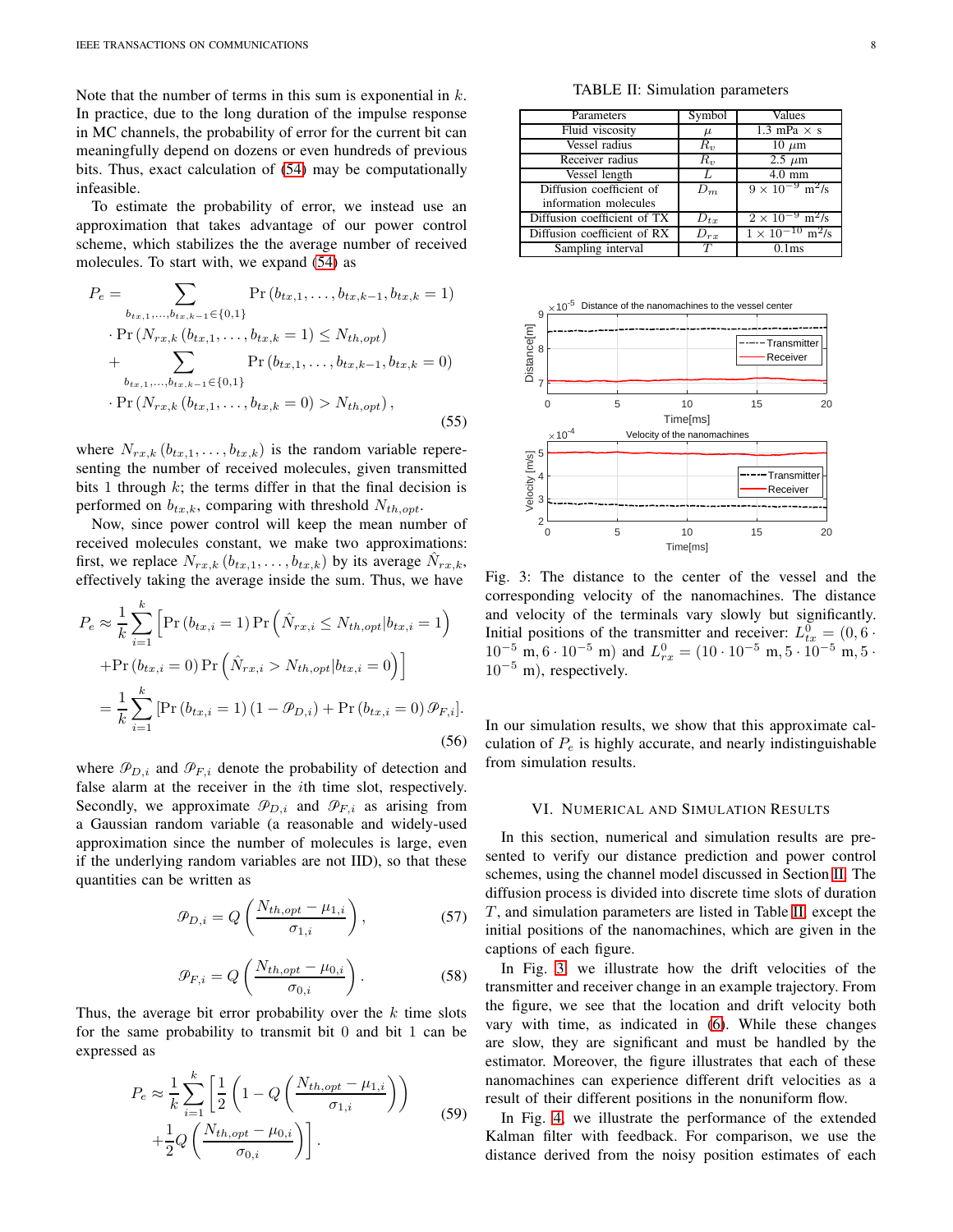<span id="page-8-0"></span>

Fig. 4: The comparison of true distance, measured distance and the extended Kalman filter predicted distance with feedback. The inset shows the high accuracy of the prediction compared with the measured distance. Note the changing slope of the distance in the inset figure, indicating a change in drift velocity. Initial positions of the transmitter and receiver are  $L_{tx}^0 = (0, 6 \cdot 10^{-5} \text{ m}, 6 \cdot 10^{-5} \text{ m})$  and  $L_{rx}^0 = (10 \cdot 10^{-5} \text{ m}, 5 \cdot \text{m})$  $10^{-5}$  m,  $5 \cdot 10^{-5}$  m), respectively.

terminal, without using the Kalman filter. These position estimates are given by [\(24\)](#page-4-2), and we call the resulting distance the *measured distance*. Note that these same position estimates are fed to the extended Kalman filter, and the distance estimates from the filter are called the *predicted distance*. We also compare with the ground truth *actual distance*. As can be seen from Fig. [4,](#page-8-0) the predicted distance is much closer to the true distance than the measured distance. It is interesting to note in the figure that the predictor correctly tracks the actual distance, even though the slope of the distance curve changes, indicating a change in drift velocity.

To further illustrate the accuracy of the algorithm, the measurement error (i.e., difference to the actual value) for the measured and predicted distances are compared in Fig. [5.](#page-8-1) We can see clearly that the extended Kalman filter prediction error is much lower than the attenuation-based measured distance. In the simulation results, the mean of the measured distance error and the extended Kalman filter prediction error are 0.24473  $\mu$ m and 0.082697  $\mu$ m, respectively. The amplitude of fluctuation of the measured error is roughly  $(0, 1.5)$   $\mu$ m, while that of the prediction error is less than  $(0, 0.3)$   $\mu$ m. These results confirm our expectations of strong performance from the extended Kalman filter.

In the remaining figures, we analyze the optimal detection threshold and the performance of power control. In Fig. [6,](#page-8-2) we show how the optimal detection threshold varies with distance under different number of transmitted molecules and power control scheme. For a given distance, the larger number of transmitted molecules, the optimal detection threshold is also larger. Moreover, as the distance increases, the optimal detection threshold decreases, but the decrease while using power control is much smaller. Therefore, in the mobile MC, for a constant number of transmitted molecules, calculation of

<span id="page-8-1"></span>

Fig. 5: Comparison of measured error and extend Kalman filter prediction error. Initial positions are the same as in Figure [4.](#page-8-0)

<span id="page-8-2"></span>

Fig. 6: The optimal detection threshold versus distance between the transmitter and the receiver, for power control (PC) and non-PC.

the optimal detection threshold should be performed in every step to mitigate ISI, while for the power control scheme, a preset optimal detection threshold can achieve good performance.

In Figures [7](#page-9-0) and [8,](#page-9-1) we illustrate the performance of power control using the optimal threshold. In Fig. [7,](#page-9-0) we illustrate the effect of power control by comparing the mean number of transmitted molecules with distance for one bit. For comparison, we illustrate constant values of  $N_{tx}$  of  $N_{tx} = 8 \cdot 10^4$ ,  $N_{tx} = 10 \cdot 10^4$ . Meanwhile, in Figure [8,](#page-9-1) we consider how the BER varies with detection threshold, both with and without power control, at a distance of  $d_x = 1.5 \cdot 10^{-4}$  m, and using the same constant  $N_{tx}$  values as in Figure [7.](#page-9-0) We can see from the simulation result, the BER of our power control scheme is better than that of the constant number of transmitted molecules schemes at their corresponding optimal detection threshold, specifically  $5 \cdot 10^{-3}$ , emphasizing the utility of optimal power control at each distance. Though the optimal detection threshold for power control scheme shown in Fig. [6](#page-8-2) varies slightly with distance, as shown in the red circle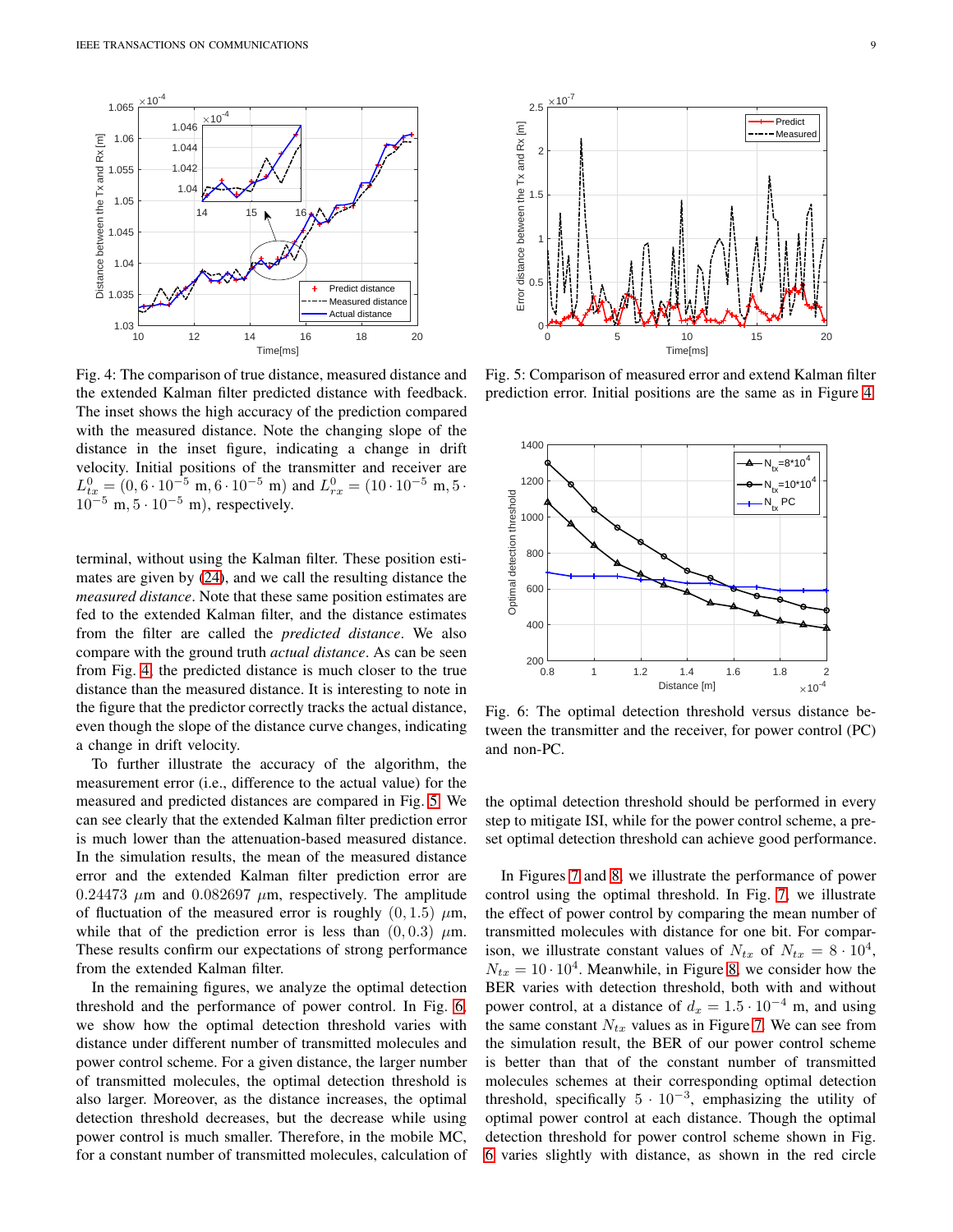<span id="page-9-0"></span>

Fig. 7: The number of transmitted molecules per bit versus distance between the transmitter and the receiver, for power control (PC) and non-PC. The initial positions of the transmitter and receiver are  $L_{tx}^0 = (0, 6 \cdot 10^{-5} \text{ m}, 6 \cdot 10^{-5} \text{ m})$  and  $L_{rx}^0 = (7.5 \cdot 10^{-5} \text{ m}, 4 \cdot 10^{-5} \text{ m}, 4 \cdot 10^{-5} \text{ m})$ , respectively.

<span id="page-9-1"></span>

Fig. 8: The BER versus detection threshold under different number of transmitted molecules and power control (PC) given a distance of  $d_x = 1.5 \cdot 10^{-4}$ m.

of Fig. [8,](#page-9-1) the performance of the power control scheme still outperforms the best performance when a constant number of transmitted molecules is used. Therefore, the simulation result proved the feasibility of a optimal detection threshold with the variation of distance for power control scheme.

In Fig. [9,](#page-9-2) we show how the BER varies with distance under different numbers of transmitted molecules for signal-to-noise ratio (SNR) of 15, which is defined as the ratio of the number of received molecules  $N_{rx}$  and the Gaussian counting noise variance  $\sigma_n^2$  at the receiver. We compare BER using both  $N_{tx} = 8 \cdot 10^4$  and  $N_{tx} = 10 \cdot 10^4$  using an optimal detection threshold (i.e. the optimal detection threshold is calculated in every step as a function of distance), and  $N_{tx}$  PC schemes. For  $N_{tx}$  PC, we compared the power control schemes based on the extended Kalman filter distance and the actual distance. We can see that the power control scheme achieves nearoptimal performance with feedback, and good performance

<span id="page-9-2"></span>

Fig. 9: The BER versus distance between the transmitter and the receiver, for power control (PC) and non-PC. The initial positions of the nanomachines are the same as in Figure [7.](#page-9-0)

with update.

Considering BCSK with a constant number of transmitted molecules, the best performance is achieved at a particular distance: this is because, for a given transmission power and detection threshold, the optimal distance is unique. Meanwhile, the power control scheme takes advantage of the residual molecules from the previous bit interval and reduces the molecules that accumulate in the channel, so that the performance is better than BCSK with an optimal detection threshold. However, for BCSK with power control, the ISI increases as the distance decreases, so the performance is better as distance increases. This is reflected in the performance observed in Figure [9.](#page-9-2)

#### VII. CONCLUSION

In this paper, we considered a mobile MC system, and analyzed that system with a realistic blood-vessel-type propagation model, in which the transmitter and receiver experience different flow velocity. An extended Kalman filter was employed to predict the changing distance between the transmitter and the receiver. Based on the predicted distance, to keep the number of received molecules for bit 1 at a stable level, we performed power control to reduce the residual molecules in the channel to mitigate ISI. We also verified the effectiveness of a constant detection threshold for mobile MC by the proposed power control scheme. Finally, we analyzed the BER performance of the mobile MC system. Simulation results verified the effectiveness of distance prediction and power control in mobile MC systems.

#### <span id="page-9-3"></span>APPENDIX

The mean of the received molecules under hypothesis  $H_0$ during the kth time slot  $\mu_{0,k}$  can be expressed as:

$$
\mu_{0,k} = \mu_{I,k} + \mu_{n,k}.\tag{60}
$$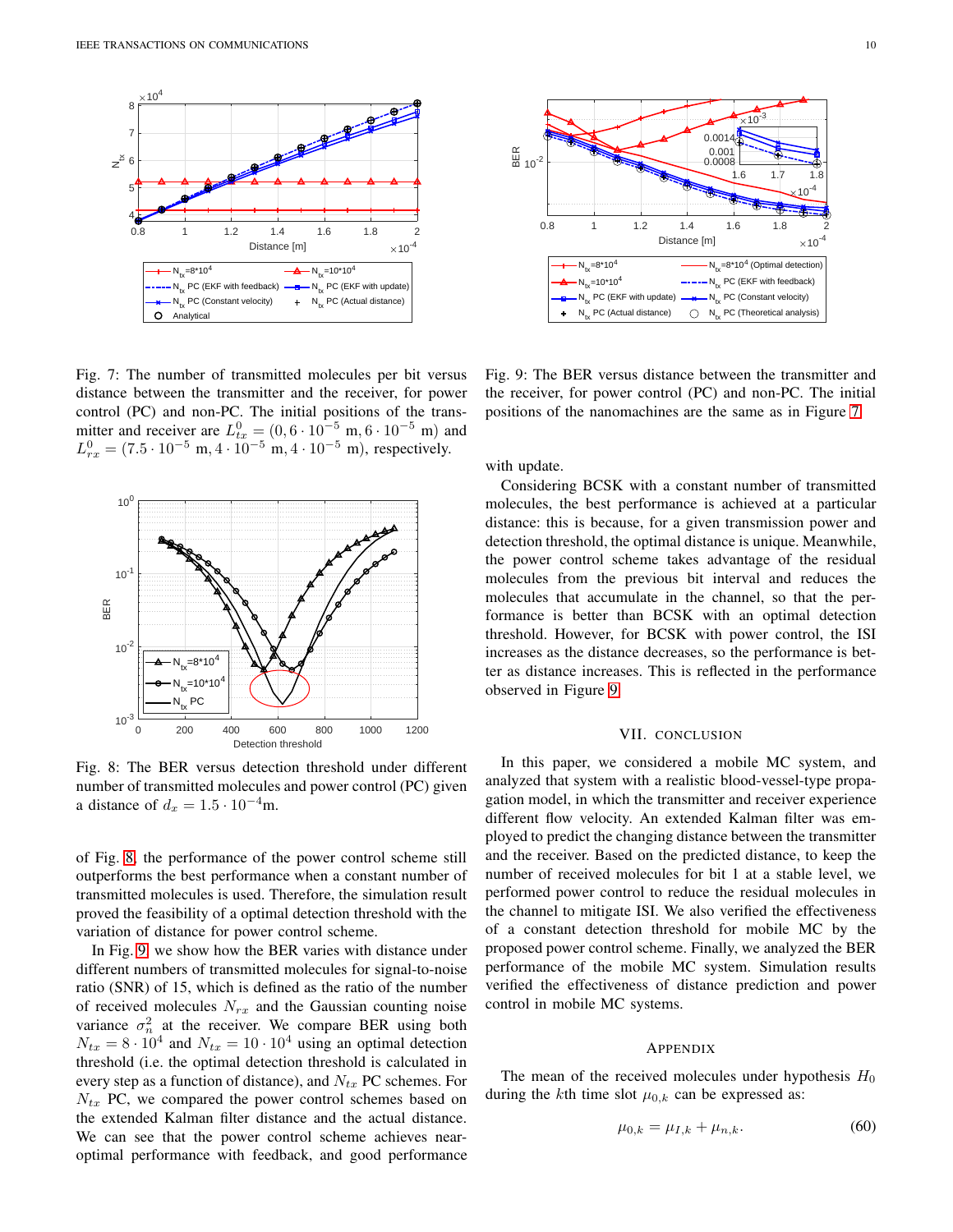As  $\mu_{I,k}$  is the mean number of received molecules from time slot 1 to  $k-1$ , it can be expressed as  $\mu_{I,k} = E\left\{\sum_{i=1}^{k-1} \right\}$  $i=1$  $N^I_{rx,i}$ Meanwhile,  $\mu_{n,k}$  is the mean of the counting noise at the receiver which follows a Gaussian distribution with zero mean and the variance  $\sigma_{0,k}^2$  depends on the average number of received molecules. Therefore, [\(60\)](#page-9-3) can be expressed as

$$
\mu_{0,k} = E\left\{\sum_{i=1}^{k-1} N_{rx,i}^I\right\}
$$
  
= 
$$
\sum_{i=1}^{k-1} E\left\{N_{rx,i}^I\right\},
$$
 (61)

and  $E\left\{N_{rx,i}^I\right\}$  can be expressed as

$$
E\left\{N_{rx,i}^{I}\right\} = \Pr\left(b_{tx,i} = 1\right)E\left\{N_{rx,i}^{I}|b_{tx,i} = 1\right\} + \Pr\left(b_{tx,i} = 0\right)E\left\{N_{rx,i}^{I}|b_{tx,i} = 0\right\} = \Pr\left(b_{k-i} = 1\right)\sum_{i=1}^{k-1} N_{tx,i}P_{k-i+1}.
$$
\n(62)

As we assume the same probability to transmit bit 0 and bit 1, which means  $Pr(b_{tx,k} = 0) = Pr(b_{tx,k} = 1) = \frac{1}{2}$ , then

$$
\mu_{0,k} = \frac{1}{2} \sum_{i=1}^{k-1} N_{tx,i} P_{k-i+1}.
$$
 (63)

The variance of the received molecules under hypothesis  $H_0$ during the *k*th time slot  $\sigma_{0,k}^2$  can be expressed as:

$$
\sigma_{0,k}^2 = \sum_{i=1}^{k-1} \sigma_{I,i}^2 + \sigma_{n,k}^2
$$
  
= 
$$
\sum_{i=1}^{k-1} \sigma_{I,i}^2 + \mu_{0,k},
$$
 (64)

and  $\sigma_{I,j}^2$  can be expressed as

$$
\sigma_{I,i}^2 = E\left\{ \left( N_{rx,i}^I \right)^2 \right\} - E^2 \left\{ N_{rx,i}^I \right\}.
$$
 (65)

As

$$
E^2\left\{N_{rx,i}^I\right\} = \left(\frac{1}{2}N_{tx,i}P_{k-i+1}\right)^2,\tag{66}
$$

and

$$
E\left\{ \left( N_{rx,i}^I \right)^2 \right\} = \Pr\left(b_{tx,i} = 1\right) E\left( \left( N_{rx,i}^I \right)^2 | b_{tx,i} = 1 \right) + \Pr\left(b_{tx,i} = 0\right) E\left( \left( N_{rx,i}^I \right)^2 | b_{tx,i} = 0 \right) = \frac{1}{2} \left[ N_{tx,i} P_{k-i+1} \left( 1 - P_{k-i+1} \right) + \left( N_{tx,i} P_{k-i+1} \right)^2 \right],
$$
(67)

therefore,

$$
\sigma_{I,i}^2 = \frac{1}{2} \left[ N_{tx,i} P_{k-i+1} \left( 1 - P_{k-i+1} \right) + \left( N_{tx,i} P_{k-i+1} \right)^2 \right] \n- \left( \frac{1}{2} N_{tx,i} P_{k-i+1} \right)^2 \n= \frac{1}{2} \left[ N_{tx,i} P_{k-i+1} \left( 1 - P_{k-i+1} \right) \right] + \frac{1}{4} \left( N_{tx,i} P_{k-i+1} \right)^2,
$$
\n(68)

$$
\sigma_{0,k}^2 = \sum_{i=1}^{k-1} \left[ \frac{1}{2} \left[ N_{tx,i} P_{k-i+1} \left( 1 - P_{k-i+1} \right) \right] + \frac{1}{4} \left( N_{tx,i} P_{k-i+1} \right)^2 \right] + \mu_{0,k}.
$$
\n
$$
(69)
$$

The mean of the received molecules under hypothesis  $H_1$ during the kth time slot  $\mu_{1,k}$  can be expressed as:

$$
\mu_{1,k} = E\left(N_{rx,k}^c + N_{rx,k}^I + N_{n,k}\right)
$$
  
=  $E\left(N_{rx,k}^c\right) + E\left(N_{rx,k}^p\right)$   
=  $N_{tx,k}P_1 + \frac{1}{2}\sum_{i=1}^{k-1} N_{tx,i}P_{k-i+1}.$  (70)

The variance of the received molecules under hypothesis  $H_1$ during the *k*th time slot  $\sigma_{1,k}^2$  can be expressed as:

$$
\sigma_{1,k}^{2} = \sigma_{c,k}^{2} + \sum_{i=1}^{k-1} \sigma_{1,i}^{2} + \sigma_{n,k}^{2}
$$
\n
$$
= N_{tx,k} P_{1} (1 - P_{1}) + \sum_{i=1}^{k-1} \left[ \frac{1}{2} \left[ N_{tx,i} P_{k-i+1} (1 - P_{k-i+1}) \right] + \frac{1}{4} (N_{tx,i} P_{k-i+1})^{2} \right] + \mu_{1,k}.
$$
\n(71)

Considering the same probability to transmit bit 0 and bit 1, and the fact  $Q(x) = \frac{1}{2} \text{erfc}\left(\frac{x}{\sqrt{2}}\right)$ , the error probability  $P_e$ can be expressed as:

$$
P_e = \frac{1}{2} Q \left( \sqrt{\frac{(N_{th} - \mu_0)^2}{\delta_0^2}} \right) + \frac{1}{2} \left( 1 - Q \left( \sqrt{\frac{(N_{th} - \mu_1)^2}{\delta_1^2}} \right) \right)
$$
  
=  $\frac{1}{2} - \frac{1}{4} \left[ erf \left( \frac{(N_{th} - \mu_0)}{\sqrt{2} \delta_0} \right) - erf \left( \frac{(N_{th} - \mu_1)}{\sqrt{2} \delta_1} \right) \right].$  (72)

The optimal detection threshold can be expressed as:

<span id="page-10-0"></span>
$$
N_{th,opt} = \min_{N_{th}} \{P_e\} \,. \tag{73}
$$

Therefore, the optimal detection threshold  $N_{th,opt}$  can be achieved by  $\partial P_{e}/\partial N_{th} = 0$ .

$$
\frac{\partial P_e}{\partial N_{th}} = -\frac{1}{4} \left[ \sqrt{\frac{2}{\pi \sigma_0^2}} \exp\left(\frac{\left(N_{th} - \mu_0\right)^2}{2\sigma_0^2}\right) \right] + \frac{1}{4} \left[ \sqrt{\frac{2}{\pi \sigma_1^2}} \exp\left(\frac{\left(N_{th} - \mu_1\right)^2}{2\sigma_1^2}\right) \right].
$$
\n(74)

Letting the quantity in [\(74\)](#page-10-0) be equal to zero, the equation can be expressed as:

<span id="page-10-1"></span>
$$
-\frac{1}{4} \left[ \sqrt{\frac{2}{\pi \sigma_0^2}} \exp \left( \frac{(N_{th} - \mu_0)^2}{2 \sigma_0^2} \right) \right] + \frac{1}{4} \left[ \sqrt{\frac{2}{\pi \sigma_1^2}} \exp \left( \frac{(N_{th} - \mu_1)^2}{2 \sigma_1^2} \right) \right] = 0.
$$
 (75)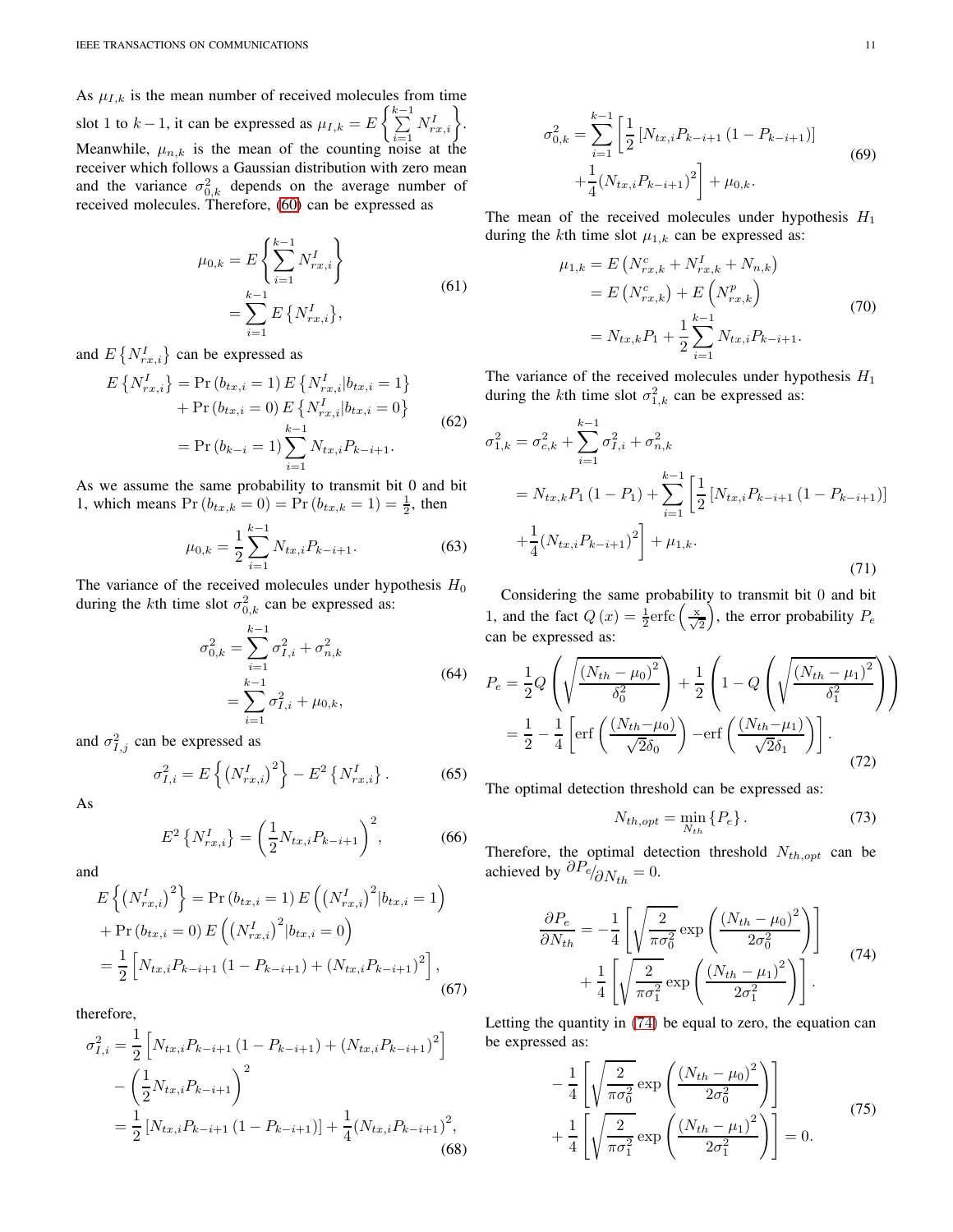Then, [\(75\)](#page-10-1) can be expressed as:

$$
\left[\frac{1}{\sigma_0} \exp\left(\frac{(N_{th} - \mu_0)^2}{2\sigma_0^2}\right)\right] = \left[\frac{1}{\sigma_1} \exp\left(\frac{(N_{th} - \mu_1)^2}{2\sigma_1^2}\right)\right].
$$
\n(76)

Taking the logarithm of both sides of [\(76\)](#page-11-35),

$$
\frac{(N_{th} - \mu_0)^2}{2\sigma_0^2} - \frac{(N_{th} - \mu_0)^2}{2\sigma_0^2} - \ln \frac{\sigma_0}{\sigma_1} = 0. \tag{77}
$$

Therefore, the optimal detection threshold  $N_{th}$  can be expressed as:

$$
N_{th,opt} = \frac{\mu_0 \sigma_1^2 - \mu_1 \sigma_0^2 + \sqrt{(\mu_0 \sigma_1^2 - \mu_1 \sigma_0^2) - (\sigma_1^2 - \sigma_0^2) C}}{\sigma_1^2 - \sigma_0^2},
$$
\n(78)

where  $C = (\mu_0 \sigma_1^2 - \mu_1 \sigma_0^2) - 2\sigma_0^2 \sigma_1^2 \cdot \ln \frac{\sigma_0}{\sigma_1}$ .

#### **REFERENCES**

- <span id="page-11-0"></span>[1] N. Farsad, H. B. Yilmaz, A. Eckford, C.-B. Chae, and W. Guo, "A comprehensive survey of recent advancements in molecular communication," *IEEE Communications Surveys & Tutorials*, vol. 18, no. 3, pp. 1887–1919, 2016.
- <span id="page-11-1"></span>[2] I. F. Akyildiz, M. Pierobon, and S. Balasubramaniam, "Moving forward with molecular communication: from theory to human health applications," *Proceedings of the IEEE*, vol. 107, no. 5, pp. 858–865, 2019.
- <span id="page-11-2"></span>[3] X. Chen, M. Wen, C.-B. Chae, L.-L. Yang, F. Ji, and K. K. Igorevich, "Resource allocation for multi-user molecular communication systems oriented to the internet of medical things," *IEEE Internet of Things Journal*, 2021.
- <span id="page-11-3"></span>[4] M. Khalid, O. Amin, S. Ahmed, B. Shihada, and M.-S. Alouini, "Modeling of viral aerosol transmission and detection," *IEEE Transactions on Communications*, vol. 68, no. 8, pp. 4859–4873, 2020.
- <span id="page-11-4"></span>[5] T. Nakano, Y. Okaie, S. Kobayashi, T. Hara, Y. Hiraoka, and T. Haraguchi, "Methods and applications of mobile molecular communication," *Proceedings of the IEEE*, vol. 107, no. 7, pp. 1442–1456, 2019.
- <span id="page-11-5"></span>[6] N. Varshney, W. Haselmayr, and W. Guo, "On flow-induced diffusive mobile molecular communication: First hitting time and performance analysis," *IEEE Transactions on Molecular, Biological and Multi-Scale Communications*, vol. 4, no. 4, pp. 195–207, 2018.
- <span id="page-11-6"></span>[7] K. V. Srinivas, A. W. Eckford, and R. S. Adve, "Molecular communication in fluid media: The additive inverse gaussian noise channel," *IEEE transactions on information theory*, vol. 58, no. 7, pp. 4678–4692, 2012.
- <span id="page-11-7"></span>[8] L. Lin, Q. Wu, M. Ma, and H. Yan, "Concentration-based demodulation scheme for mobile receiver in molecular communication," *Nano Communication Networks*, vol. 20, pp. 11–19, 2019.
- <span id="page-11-8"></span>[9] L. Chouhan, P. K. Sharma, and N. Varshney, "Optimal transmitted molecules and decision threshold for drift-induced diffusive molecular channel with mobile nanomachines," *IEEE transactions on nanobioscience*, vol. 18, no. 4, pp. 651–660, 2019.
- <span id="page-11-9"></span>[10] S. Huang, L. Lin, H. Yan, J. Xu, and F. Liu, "Statistical analysis of received signal and error performance for mobile molecular communication," *IEEE transactions on nanobioscience*, vol. 18, no. 3, pp. 415–427, 2019.
- <span id="page-11-10"></span>[11] T. N. Cao, A. Ahmadzadeh, V. Jamali, W. Wicke, P. L. Yeoh, J. Evans, and R. Schober, "Diffusive mobile mc with absorbing receivers: Stochastic analysis and applications," *IEEE Transactions on Molecular, Biological and Multi-Scale Communications*, vol. 5, no. 2, pp. 84–99, 2019.
- <span id="page-11-11"></span>[12] M. C. Gursoy, D. Seo, and U. Mitra, "A concentration-time hybrid modulation scheme for molecular communications," *IEEE Transactions on Molecular, Biological and Multi-Scale Communications*, 2021.
- <span id="page-11-12"></span>[13] A. O. Kislal, H. B. Yilmaz, A. E. Pusane, and T. Tugcu, "Isi-aware channel code design for molecular communication via diffusion," *IEEE transactions on nanobioscience*, vol. 18, no. 2, pp. 205–213, 2019.
- <span id="page-11-13"></span>[14] B. Li, W. Guo, X. Wang, Y. Deng, Y. Lan, C. Zhao, and A. Nallanathan, "Csi-independent non-linear signal detection in molecular communications," *IEEE Transactions on Signal Processing*, vol. 68, pp. 97–112, 2019.
- [15] M. S. Thakur, S. Sharma, and V. Bhatia, "Iterative signal detection for diffusion-based molecular communications," *IEEE Transactions on Molecular, Biological and Multi-Scale Communications*, vol. 6, no. 1, pp. 36–49, 2020.
- <span id="page-11-35"></span><span id="page-11-14"></span>[16] X. Qian, M. Di Renzo, and A. Eckford, "K-means clustering-aided noncoherent detection for molecular communications," *IEEE Transactions on Communications*, 2021.
- <span id="page-11-15"></span>[17] X. Chen, Y. Huang, L.-L. Yang, and M. Wen, "Generalized molecularshift keying (gmosk): Principles and performance analysis," *IEEE Transactions on Molecular, Biological and Multi-Scale Communications*, vol. 6, no. 3, pp. 168–183, 2020.
- <span id="page-11-16"></span>[18] Y. Tang, M. Wen, X. Chen, Y. Huang, and L.-L. Yang, "Molecular type permutation shift keying for molecular communication," *IEEE Transactions on Molecular, Biological and Multi-Scale Communications*, vol. 6, no. 2, pp. 160–164, 2020.
- <span id="page-11-17"></span>[19] A. Ahmadzadeh, V. Jamali, and R. Schober, "Stochastic channel modeling for diffusive mobile molecular communication systems," *IEEE Transactions on Communications*, vol. 66, no. 12, pp. 6205–6220, 2018.
- <span id="page-11-18"></span>[20] B. Tepekule, A. E. Pusane, H. B. Yilmaz, C.-B. Chae, and T. Tugcu, "Isi mitigation techniques in molecular communication," *IEEE Transactions on Molecular, Biological and Multi-Scale Communications*, vol. 1, no. 2, pp. 202–216, 2015.
- <span id="page-11-19"></span>[21] D. Jing, Y. Li, and A. W. Eckford, "Power control for isi mitigation in mobile molecular communication," *IEEE Communications Letters*, 2020.
- <span id="page-11-20"></span>[22] J.-T. Huang, H.-Y. Lai, Y.-C. Lee, C.-H. Lee, and P.-C. Yeh, "Distance estimation in concentration-based molecular communications," in *2013 IEEE Global Communications Conference (GLOBECOM)*. IEEE, 2013, pp. 2587–2591.
- <span id="page-11-21"></span>[23] X. Wang, M. D. Higgins, and M. S. Leeson, "Distance estimation schemes for diffusion based molecular communication systems," *IEEE Communications Letters*, vol. 19, no. 3, pp. 399–402, 2015.
- <span id="page-11-22"></span>[24] L. Lin, C. Yang, S. Ma, and M. Ma, "Parameter estimation of inverse gaussian channel for diffusion-based molecular communication," in *2016 IEEE wireless communications and networking conference*. IEEE, 2016, pp. 1–6.
- <span id="page-11-23"></span>[25] Y. Chen, Y. Li, L. Lin, and H. Yan, "Parameter estimation of diffusive molecular communication with drift," *IEEE Access*, vol. 8, pp. 142 704– 142 713, 2020.
- <span id="page-11-24"></span>[26] S. Huang, L. Lin, W. Guo, H. Yan, J. Xu, and F. Liu, "Initial distance estimation and signal detection for diffusive mobile molecular communication," *IEEE Transactions on NanoBioscience*, 2020.
- <span id="page-11-25"></span>[27] M. J. Moore, T. Nakano, A. Enomoto, and T. Suda, "Measuring distance from single spike feedback signals in molecular communication," *IEEE Transactions on Signal Processing*, vol. 60, no. 7, pp. 3576–3587, 2012.
- <span id="page-11-26"></span>[28] M. Turan, B. C. Akdeniz, M. Ş. Kuran, H. B. Yilmaz, I. Demirkol, A. E. Pusane, and T. Tugcu, "Transmitter localization in vessel-like diffusive channels using ring-shaped molecular receivers," *IEEE Communications Letters*, vol. 22, no. 12, pp. 2511–2514, 2018.
- <span id="page-11-28"></span>[29] S. Liu, S. Bao, and C. Zhao, "Localization schemes for 2-d molecular communication via diffusion," in *International Conference in Communications, Signal Processing, and Systems*. Springer, 2019, pp. 749–756.
- <span id="page-11-29"></span>[30] S. Kumar, "Nanomachine localization in a diffusive molecular communication system," *IEEE Systems Journal*, vol. 14, no. 2, pp. 3011–3014, 2020.
- <span id="page-11-27"></span>[31] O. Yetimoglu, M. K. Avci, B. C. Akdeniz, H. B. Yilmaz, A. E. Pusane, and T. Tugcu, "Multiple transmitter localization via single receiver in 3-d molecular communication via diffusion," *Digital Signal Processing*, p. 103185, 2021.
- <span id="page-11-30"></span>[32] W. Wicke, T. Schwering, A. Ahmadzadeh, V. Jamali, A. Noel, and R. Schober, "Modeling duct flow for molecular communication," in *2018 IEEE Global Communications Conference (GLOBECOM)*. IEEE, 2018, pp. 206–212.
- <span id="page-11-31"></span>[33] L. Felicetti, M. Femminella, G. Reali, and P. Liò, "A molecular communication system in blood vessels for tumor detection," in *Proceedings of ACM The First Annual International Conference on Nanoscale Computing and Communication*, 2014, pp. 1–9.
- <span id="page-11-32"></span>[34] P. He, Y. Mao, Q. Liu, P. Liò, and K. Yang, "Channel modelling of molecular communications across blood vessels and nerves," in *2016 IEEE International Conference on Communications (ICC)*. IEEE, 2016, pp. 1–6.
- <span id="page-11-33"></span>[35] C. K. Batchelor and G. Batchelor, *An introduction to fluid dynamics*. Cambridge university press, 2000.
- <span id="page-11-34"></span>[36] V. Jamali, A. Ahmadzadeh, W. Wicke, A. Noel, and R. Schober, "Channel modeling for diffusive molecular communication—a tutorial review," *Proceedings of the IEEE*, vol. 107, no. 7, pp. 1256–1301, 2019.